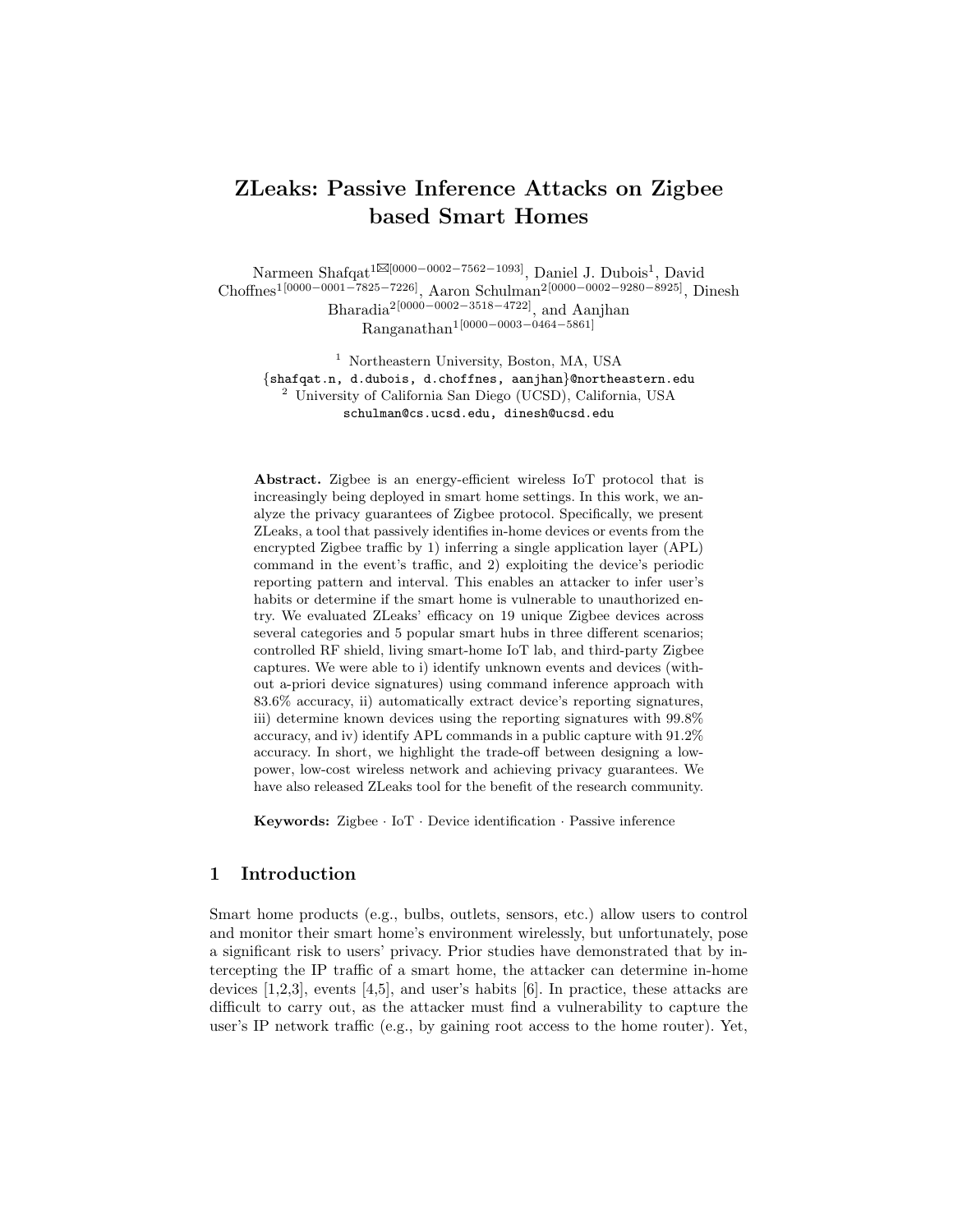there exists an easy privacy violation attack, i.e., simply sniffing the Internet of Things (IoT) wireless protocol (e.g., Zigbee) transmissions that are unintentionally emitted to up to hundreds of feet. Although the IoT traffic is encrypted to prevent eavesdropping, researchers recently showed that the attacker can still identify events using a-priori device signatures [7,8] and infer a few encrypted Zigbee (Network layer) commands by exploiting the payload lengths [9].

In this work, we analyze the privacy guarantees of one of the most popular IoT wireless protocols, Zigbee [10], that is increasingly being used in smart hubs such as Amazon Echo Plus, Samsung SmartThings, and Philips Hue. With the launch of more than 500 new Zigbee-certified devices in 2020 alone and the expected sale of nearly four billion Zigbee chipsets by 2023 [11], Zigbee continues to be the preferred choice of device manufacturers.

Our key insight is that design optimizations incorporated into Zigbee to enable low-latency communication on low-cost resource-constrained devices fundamentally leak information, e.g., to keep the frame length small, Zigbee performs encryption transformation [10] on AES encrypted output to match the message length. This enables an eavesdropper to exploit unpadded payload lengths and discrepancies in traffic metadata to infer every encrypted network layer (NWK) and application layer (APL) command. Moreover, to prevent device timeout, Zigbee devices periodically report attributes like battery level, temperature, etc., to the smart hub. The distinct reporting patterns and intervals inadvertently serve as device fingerprints. In this work, we exploit device's unique reporting patterns and the possibility of inferring APL commands to passively determine devices and events in the target network. Specifically, we make following contributions.

Device and Event Identification using Inferred APL Command: We demonstrate that the event traffic of a device always includes at least one functionality-specific APL command (such as Door Lock/Unlock), which alone specifies the triggered event (i.e., lock/unlock) and the functional device type (i.e., door lock). Zigbee Cluster Library (ZCL) specification [12] inherently leaks information about all such APL commands. We attempt to infer a single functionality specific APL command in the encrypted event traffic to determine event and device type and combine manufacturer's identity obtained from the Organizationally Unique Identifier (OUI) of the device's MAC address to identify a particular Zigbee device. Unlike prior works [7,8], this approach does not require device's event signatures and can even identify unknown events and devices<sup>3</sup>.

In practice, inferring functionality-specific APL commands is extremely challenging, and so far, no study has attempted it. This is because the metadata of functionality-specific APL commands is immensely similar to a hundred other generic APL commands. Few APL commands are also manufacturer configurable, which prevent us from exploiting only the payload length, packet direction, and radius (hops) to infer APL commands using prior NWK command inference approach [9]. We utilize frame format guidelines [12] to identify all possible APL commands with payload lengths overlapping with the functionalityspecific APL commands and their response commands (if any), e.g., *door unlock* 

<sup>3</sup> Zigbee Devices not previously observed, i.e., no a-priori access to their traffic.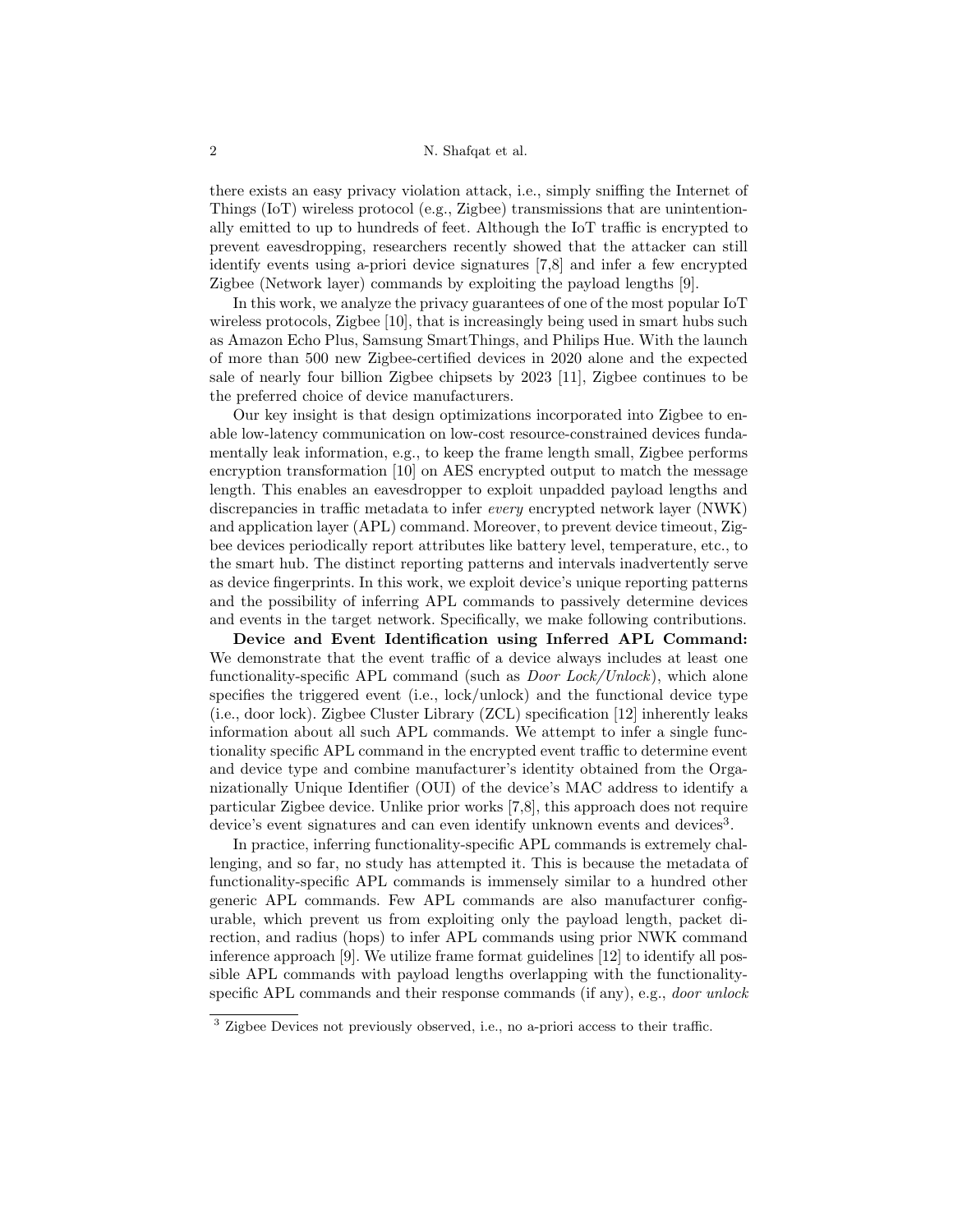request and response. The discrepancies in the traffic's metadata, together with the device's logical type (electricity-powered or battery-powered), are used to construct inference rules for each target functionality-specific APL command.

Device Identification using Periodic Reporting Patterns: Zigbee devices periodically report attributes to the smart hub. We exploit reporting patterns and intervals to create unique device fingerprints. This approach is useful for identifying a known device with unpatched vulnerability (e.g., to spread malware) in the Zigbee network, which has minimal user activity. Unlike prior works [7,8] that analyze Zigbee traffic generated due to event occurrence only: this approach can identify devices even when no event is triggered. Given that every device's current consumption varies based on its communication pattern and hardware, the periodic reporting time is not trivial to modify as it directly impacts device certification requirement of minimum 2-years battery life [13].

Automating event and device identification with ZLeaks tool: We developed a comprehensive privacy analysis tool for Zigbee protocol, named ZLeaks [14], that automates the aforementioned identification techniques. ZLeaks takes the Zigbee traffic as input and passively determines events and devices in the smart home. It can also extract devices' reporting signatures automatically.

We experimentally evaluated ZLeaks on by far the most extensive device set used in privacy analysis of Zigbee protocol including 5 popular smart hubs (SmartThings, Amazon Echo Plus, Philips Hue, OSRAM Lightify, and Sengled) and 27 commercial off-the-shelf Zigbee devices, out of which 19 devices were unique. The experiments were performed in 1) an isolated RF shield and 2) a living smart-home "Mon(IoT)r Lab" [15] with multiple IoT and non-IoT networks operating simultaneously. Furthermore, we validated the findings on third-party capture files available on Wireshark [16] and Crawdad [17] forums. Our results indicate that ZLeaks identified event and device information using inferred APL commands with 83.6% accuracy and devices using reporting patterns with 99.8% accuracy. Also, we inferred functionality-specific APL commands in a public Zigbee capture, using our command inference rules, with 91.2% accuracy.

# 2 Background and Motivation

## 2.1 Zigbee Overview

Zigbee is one of the most popular low-cost, low-power, wireless protocols specifically designed for battery-powered applications in smart ecosystems such as smart homes and industries. Zigbee is built on top of the low data-rate IEEE 802.15.4 wireless personal area networking (PAN) standard and implements the physical (PHY) and medium access control (MAC) layers as defined by the IEEE standard. Most commercial Zigbee devices operate at a data rate of 250 kbps in the 2.4 GHz band (divided into 16 channels, each 5 MHz apart). Some Zigbee devices also operate in the unlicensed frequency bands of 784, 868, and 915 MHz.

Network Architecture: Zigbee supports both centralized and distributed network architectures. Centralized networks comprise of three logical device types;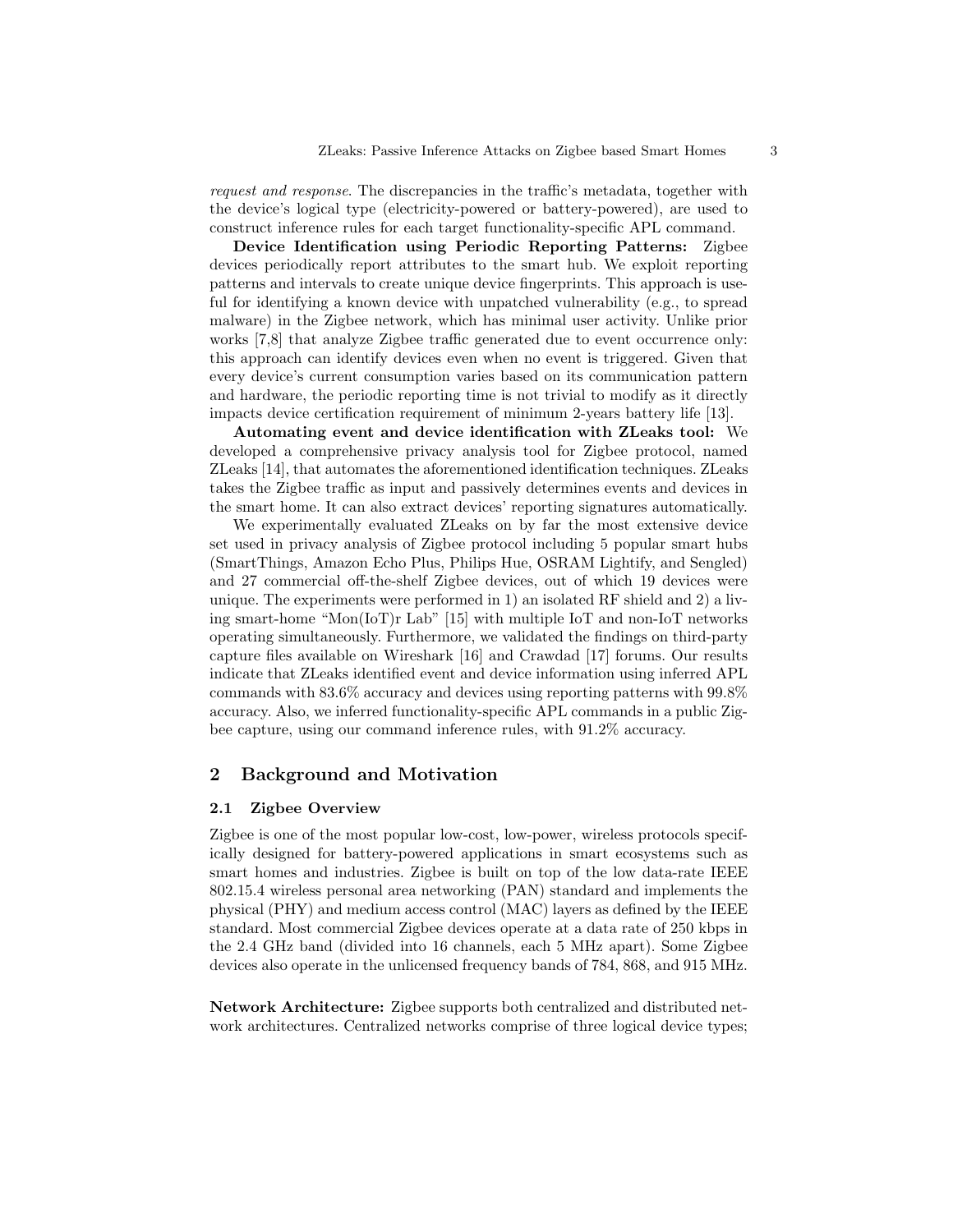

Fig. 1. Zigbee's Protocol Stack comprising of PHY, MAC, NWK and APL layers

Zigbee coordinator (ZC), Zigbee router (ZR), and Zigbee end-device (ZED), while the distributed networks have ZR and ZED only. ZEDs do not route traffic and may sleep to conserve battery, making them appropriate for battery-powered devices (e.g., sensors, door locks). ZRs are responsible for routing traffic between nodes and storing messages intended for ZEDs until they are requested. Every Zigbee network has one ZC that is responsible for network formation, issuing network identifiers, and logical network addresses. ZC also acts as a trust center to authenticate new nodes and distribute keys. ZRs and ZCs are powered devices (e.g., bulbs, smart hubs) and do not sleep during the network's lifetime. Besides, Zigbee supports connectivity in star, mesh, and tree topologies. Zigbee does not implement MAC address randomization. Each Zigbee node has a manufacturerassigned 64-bit MAC (extended) address that is mapped to a unique 16-bit network (logical) address by the ZC during device pairing. The logical address is used for routing, while the extended address is used for authentication.

**Zigbee Protocol Stack (Figure 1):** Zigbee standard  $[10]$  defines the functionalities of the Network and Application layers. The Network layer is responsible for network formation and management, routing and address allocation. There are 12 NWK commands, such as Link Status, Route Record, Route Reply, etc. Zigbee's Application layer comprises of Application Support (APS) sublayer, Zigbee Device Object (ZDO), and Application Framework. APS sublayer maintains binding tables and address mappings, and ZDO implements the device in one of the three logical roles (ZC, ZR, or ZED). The application framework offers pre-defined profiles (e.g., home automation, health care, etc.) and functional domains called clusters (e.g., lighting, security, etc.) for end-manufacturers to support device interoperability. Broadly, APL commands are either functionality specific or generic (such as Read Attributes, Report Attributes etc.).

Security and Privacy: Zigbee uses 128-bit AES encryption to provide payload confidentiality and message authentication. The standard also has the provision for integrity-protection using 128-bit AES CCM\* block cipher and replay protection using a 32-bit frame counter. Each Zigbee device has a pre-installed global trust center link key, which is used if the manufacturer does not provide any unique link key or QR install code. The Network (encryption) key is randomly generated by ZC during network formation and is common to all Zigbee nodes.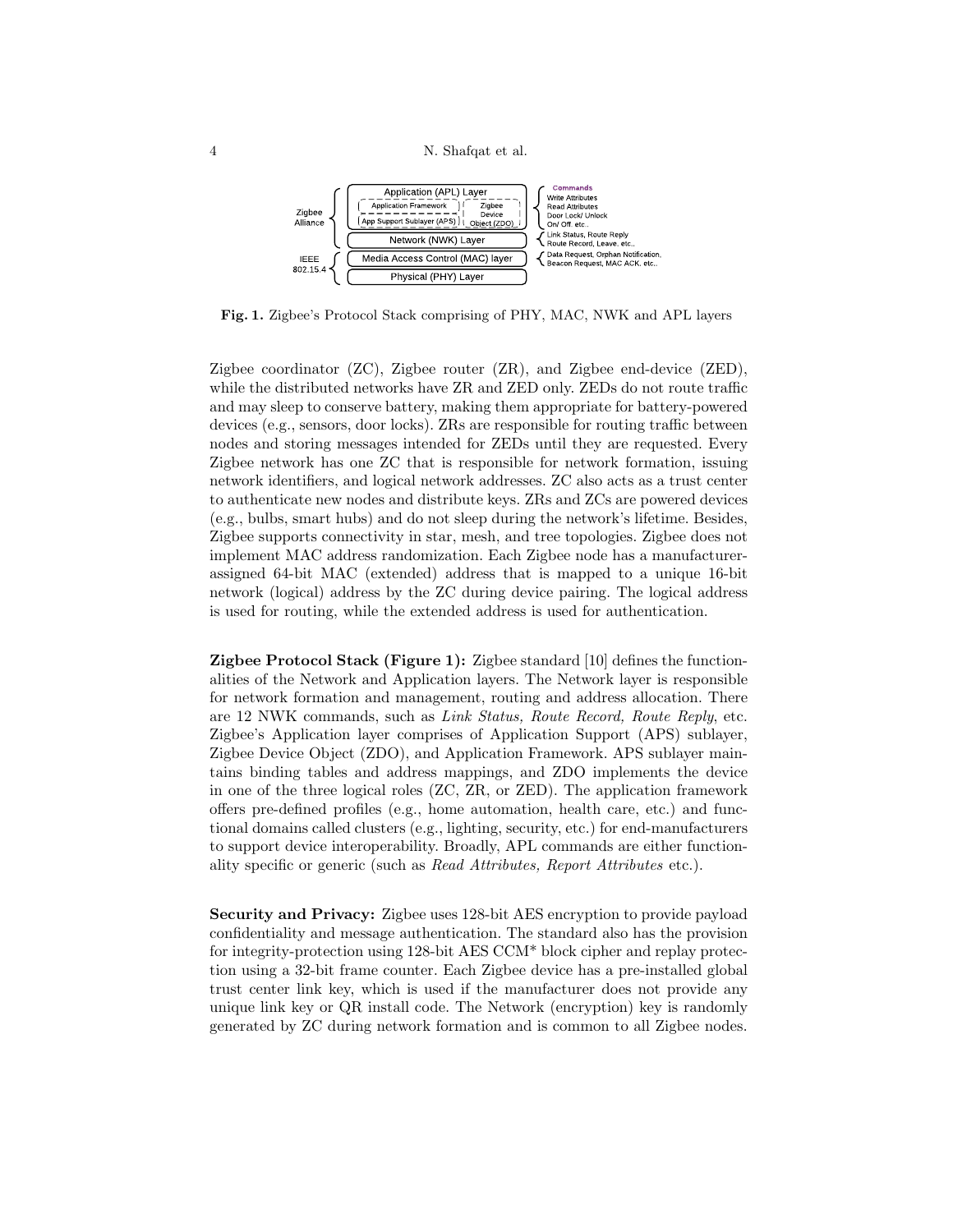ZLeaks: Passive Inference Attacks on Zigbee based Smart Homes 5



Fig. 2. Communication Flow in a Zigbee Home Network.

#### 2.2 System and Threat Model

We assume a Zigbee home network, similar to Figure 2, where a smart hub (ZC) is paired with several popular Zigbee devices (ZRs and ZEDs). The hub is connected to an IP gateway to update devices' states on the cloud and the user's smart app. The smart home's occupants carry out routine activities and can control devices via the smart app from virtually anywhere. We assume that a passive attacker is collecting Zigbee transmissions using a wireless Zigbee sniffer from within the wireless communication range of the victim network. We use TI CC2531 Zigbee sniffer [18], equipped with the standard omnidirectional antenna, to receive Zigbee transmissions at a distance of  $20 \text{ m}^4$ . The attacker does not need access to the smart app or physical presence inside the smart home; he can even implant a Zigbee sniffer nearby and observe the traffic remotely.

The attacker analyses the captured Zigbee traffic to passively identify the events and devices using either command inference or periodic reporting patterns, irrespective of the network or link keys, device's QR code, or specific events like device pairing or rejoining, which aid the attacker to extract the Network key. In other words, we assume a fully operational Zigbee network with subject devices (door locks, bulbs, outlets, and various types of sensors) configured and commissioned a-priori. The attacker only requires some background knowledge of the Zigbee standard. There is no need to collect event signatures for each device. Only when a specific device is required to be identified in the target smart home with zero user activity, the attacker needs the device's reporting signatures. Note that Zigbee packets are exchanged between the hub and end-devices only; so even having access to the user's smart app and reverse engineering it would not leak information regarding the Zigbee commands.

Challenges: The AES-128 algorithm used by Zigbee has proven confusion and diffusion properties and prevents eavesdropping. The attacker can resort to using the existing NWK command inference scheme [9] based on payload size, radius, and actively determined logical device type to infer NWK frames. Unfortunately, the events and device information is embedded in APL commands where the radius is insignificant. Also, unlike the 12 NWK commands, which have defined payload lengths [10], there are more than a hundred APL commands, most of

<sup>4</sup> Range can be extended with a high gain directional antenna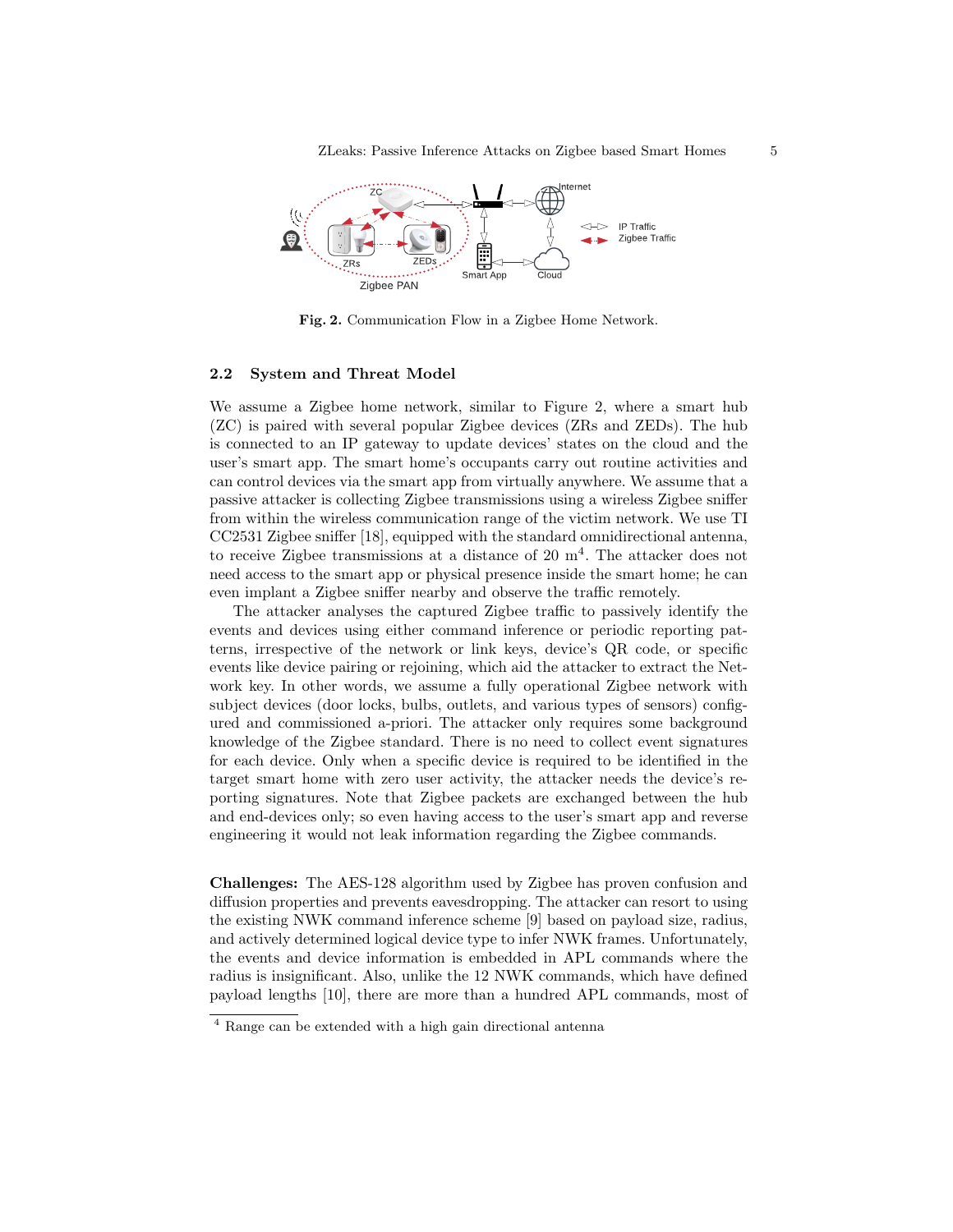

Fig. 3. Inference Strategy: If event occurs, infer functionality specific APL command and combine MAC identifier to identify the device and event. If there's no event, identify device using periodic signature correlation. If it fails, wait for an event.

which are manufacturer configurable (e.g., Report Attributes, Read Attributes, etc.). Hence there exist several overlappings at each payload length. These factors make the existing approach [9] insufficient to *passively* infer APL commands.

The unencrypted IEEE 802.15.4 frames in the Zigbee traffic also provide negligible information regarding the devices and events, e.g., the frequently exchanged IEEE 802.15.4 ACK does not mention network or MAC address for the source or destination, and the incremental frame sequence numbers roll back after 256, making it extremely challenging to trace the communicating nodes.

Moreover, existing research studies rely on a-priori event signatures for the identification of events [7,8]. In practice, user events are infrequent, e.g., during nighttime. In this idle state, the devices and hub exchange periodic reports only and do not leak any device information. Hence, identifying a device without event signatures or in the absence of events are still open problems for the attacker.

# 3 Passive Inference Attacks on Zigbee

#### 3.1 Attack Overview

As illustrated in Figure 3, our fundamental goal is to invade the smart home's privacy by determining Zigbee devices, triggered events, and encrypted commands exchanged in the home. We use a low-cost wireless Zigbee receiver, TI-CC2531 [18], to identify and tune to the target network's communication frequency channel and sniff the Zigbee traffic. To maximize the amount of information extracted from the sniffed traffic, we first perform network mapping, whereby the logical device type of each node  $(2C, ZR, \text{or } \text{ZED})$  is determined.

If an event occurs, we use proposed inference rules (Section 3.3) to identify the functionality-specific APL command in the event's traffic, which further reveals event and device type. The manufacturer is revealed from the device's MAC identifier. Specifically, we exploit the device's logical type and metadata variations in APL commands, that stem from power consumption optimizations incorporated into Zigbee. Unlike prior works [7,8], we do not require a-priori event signatures for every device and can infer unknown devices and events.

In addition, we leverage the device's reporting pattern and interval to create unique reporting signatures (Section 3.4). Whenever a known device with unpatched vulnerability needs to be identified in the target network with no event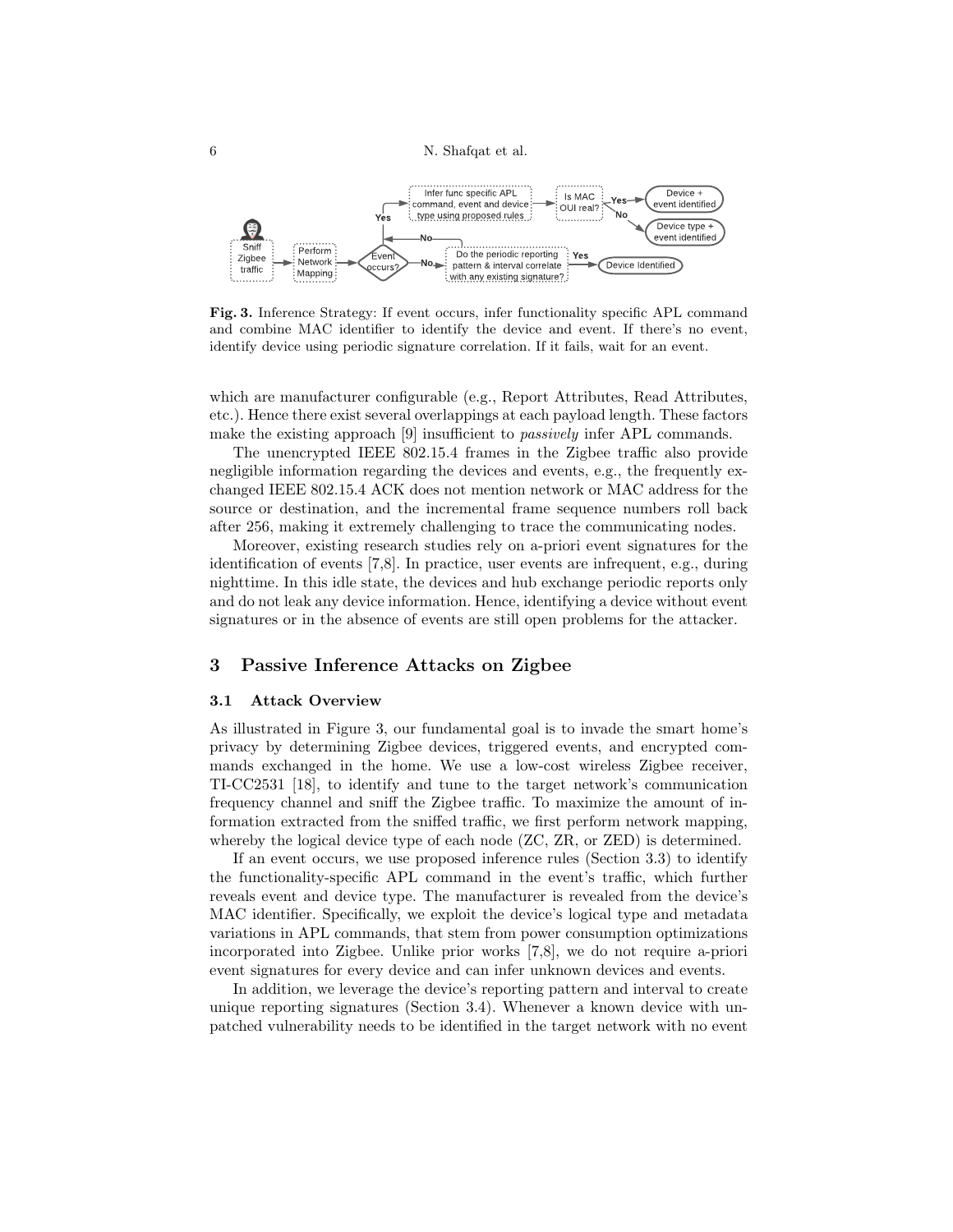triggers, we correlate the device's reporting signature with the reporting pattern and interval of every device in the target's Zigbee traffic. If the reporting signatures are unavailable, we wait for an event to identify the device using command inference. To the best of our knowledge, no prior work has demonstrated device identification, using APL commands, without collecting event signatures or through periodic reporting patterns. Below we explain the attack phases.

## 3.2 Passive Network Mapping

To keep the frame length small, Zigbee uses logical address for routing, the source's MAC address for authentication, and excludes the destination's MAC address. Thus, to identify the type and model of the target device, it is essential to keep a mapping of logical address, MAC address, and logical type (ZC, ZED, or ZR) for each logical address (i.e., node) in the traffic. Zigbee specification [10] identifies ZC as the node having 0x0000 logical address. We observed that for IEEE 802.15.4 Data Requests specifically, the source node is ZED and the destination node (other than 0x0000) is ZR. In addition, we recognized ZRs as the destination node of any Zigbee frame that has source routing information in the metadata, and that node does not send IEEE 802.15.4 Data Requests. ZR can also be identified as the source of NWK commands namely Link Status, Rejoin Response, and Network Report, provided the node address is not 0x0000 [9].

## 3.3 Device and Event Identification using Inferred APL Command

Although devices exhibit unique event patterns, the event traffic of same functional devices always includes same functionality-specific APL command, e.g., bulbs use color control command for color change. It happens because device manufacturers use defined Zigbee clusters to support vendor interoperability. This is validated from the official Zigbee compliance documents, e.g., Lightify [19] and Sengled [20] bulbs use same APL commands. Below we describe our scheme to devise and use command inference rules to identify events and devices.

Inference Algorithm: The functionality-specific APL commands of interest (OnOff, Color Control, Level Control, Lock/Unlock, and Zone Status (short for IAS Zone Status Change) have fixed payload lengths. However, there exist overlappings with several generic APL commands within the encrypted traffic. This happens because there are more than hundred APL commands, many of which are manufacturer configurable and only have minimal payload and attribute size specified in the standard [12]. Thus, command xyz with a minimum 10-byte payload and 3-byte attribute size has a payload subset of 10, 13, 16 bytes etc.

As shown in Figure 4, to devise inference rule for a functionality-specific APL command, we utilize APL frame formats [12] to first identify all APL commands that have overlapping payload lengths and packet direction with the target command and its response command (if any), e.g., Door Lock/ unlock request and response. Next, a test event is triggered, and overlapping commands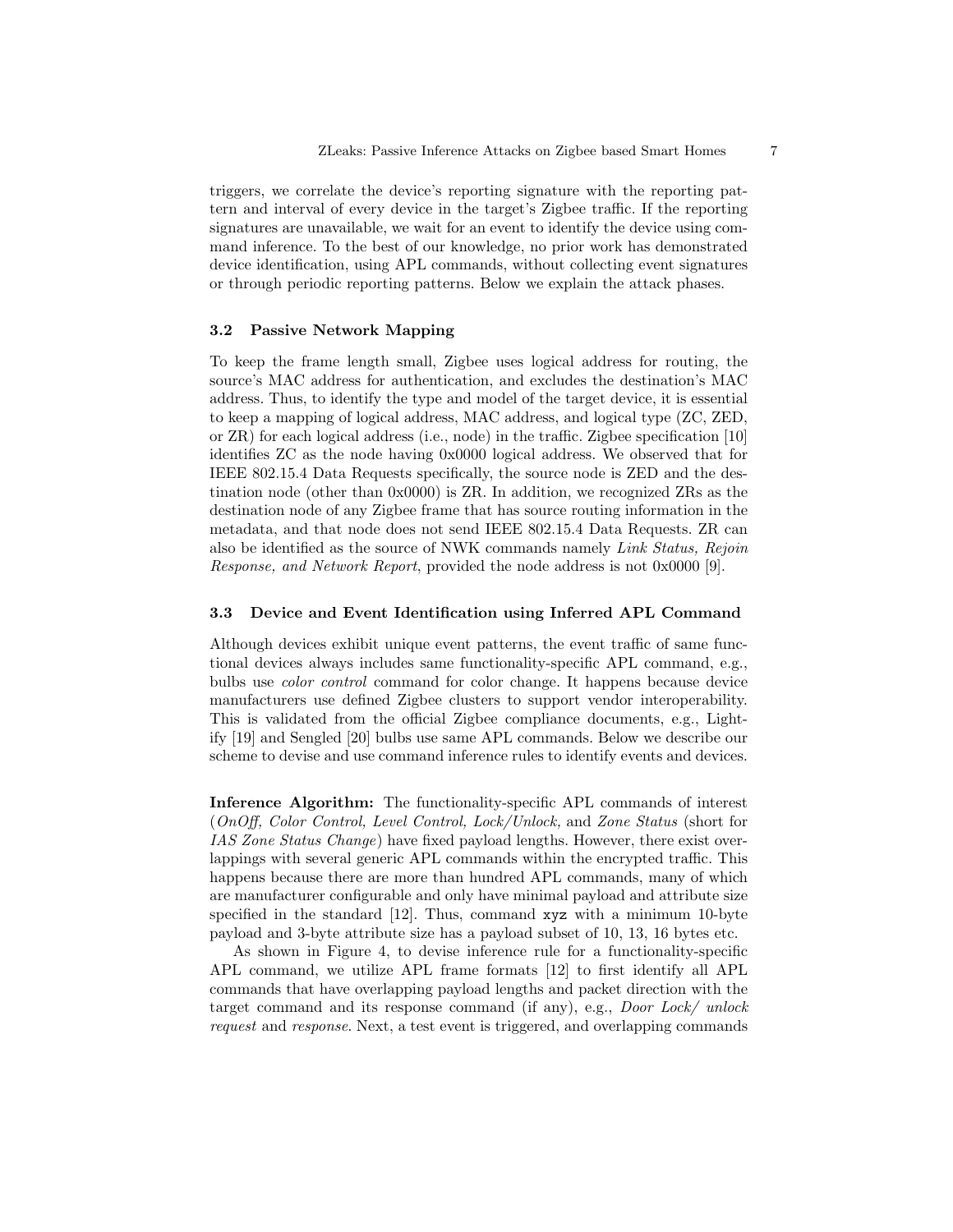

Fig. 4. Strategy to identify devices and events from inferred APL commands.

| Target                  | Inference Rule                                                                | Command                                  | Device Type                      | Event             |
|-------------------------|-------------------------------------------------------------------------------|------------------------------------------|----------------------------------|-------------------|
| $ZC-ZED(11)$            | $\text{Resp} = (12    21)$                                                    | Lock/unlock                              | $\vert$ Door $\vert$ ock $\vert$ | Lock/unlock       |
| $\overline{ZC - D(11)}$ | $Resp=13  15  = 12** OnOff$                                                   |                                          | Outlet/bulb                      | $On/$ off         |
| $ZC - D(14)$            | $ND = 1$ Resp != 11<br>Prec $!= 17***$                                        | Level Control                            | Smart Bulb                       | Level changed     |
| $ZC - D(15)$            | $ND = 1$ Resp != 12                                                           | Color Control                            |                                  | Color Changed     |
|                         |                                                                               | Zone Status $(1^*)$ Motion Sensor Motion |                                  |                   |
|                         | ZED-ZC(17) Preceding Packet<br>$ \text{Preceding} \$<br>$ \text{Prec}  := 13$ | Zone Status $(1)$                        | Door Sensor                      | $\chi$ Open/close |
|                         |                                                                               | Zone Status (2)                          | Flood sensor                     | Water leakage     |
|                         |                                                                               | Zone Status $(3)$                        | Audio sensor                     | Audio detected    |

Table 1. Identifying devices and events from Inferred commands. (Resp= Response, D=ZED/ZR, ND=NWK discovery,  $*$ =burst repeats,  $**$ =broadcast,  $(x)$ = payload len)

are differentiated based on the logical device type and metadata variations (e.g., network discovery, end device initiator, etc.). As seen in Table 1, a command inference rule specifies properties of APL commands that must be present in the event burst (traffic). For instance, an APL command of payload length 11 bytes, sent from ZC to ZED is Lock/ unlock command if the response packet (ZED to ZC) is 12 or 21 bytes. Since same functional devices use same functionalityspecific commands, the inference rules constructed for a certain device also hold true for other manufacturers' devices. We stress-checked the rules against 200 MBs of Zigbee capture from our devices and third-party sources [17,21]. Note that most APL commands (like color control), directly reflect the event and device type. However, for outlets and bulbs, that use same  $OnOff$  command, the device type is indistinguishable until an additional event, e.g., color change is triggered. For Zone Status command, we observed behavioral consistencies that allowed us to differentiate various types of sensors; e.g., Zone Status appears twice in the event burst for flood sensor and thrice for the audio sensor. For motion and door sensor, *Zone Status* appears once only. However, we noticed that for motion sensors, the same burst pattern repeats after few seconds.

Identifying Events and Devices: We first filter all APL commands in the event's traffic sent to or received by the target logical address (e.g., 0xabcd)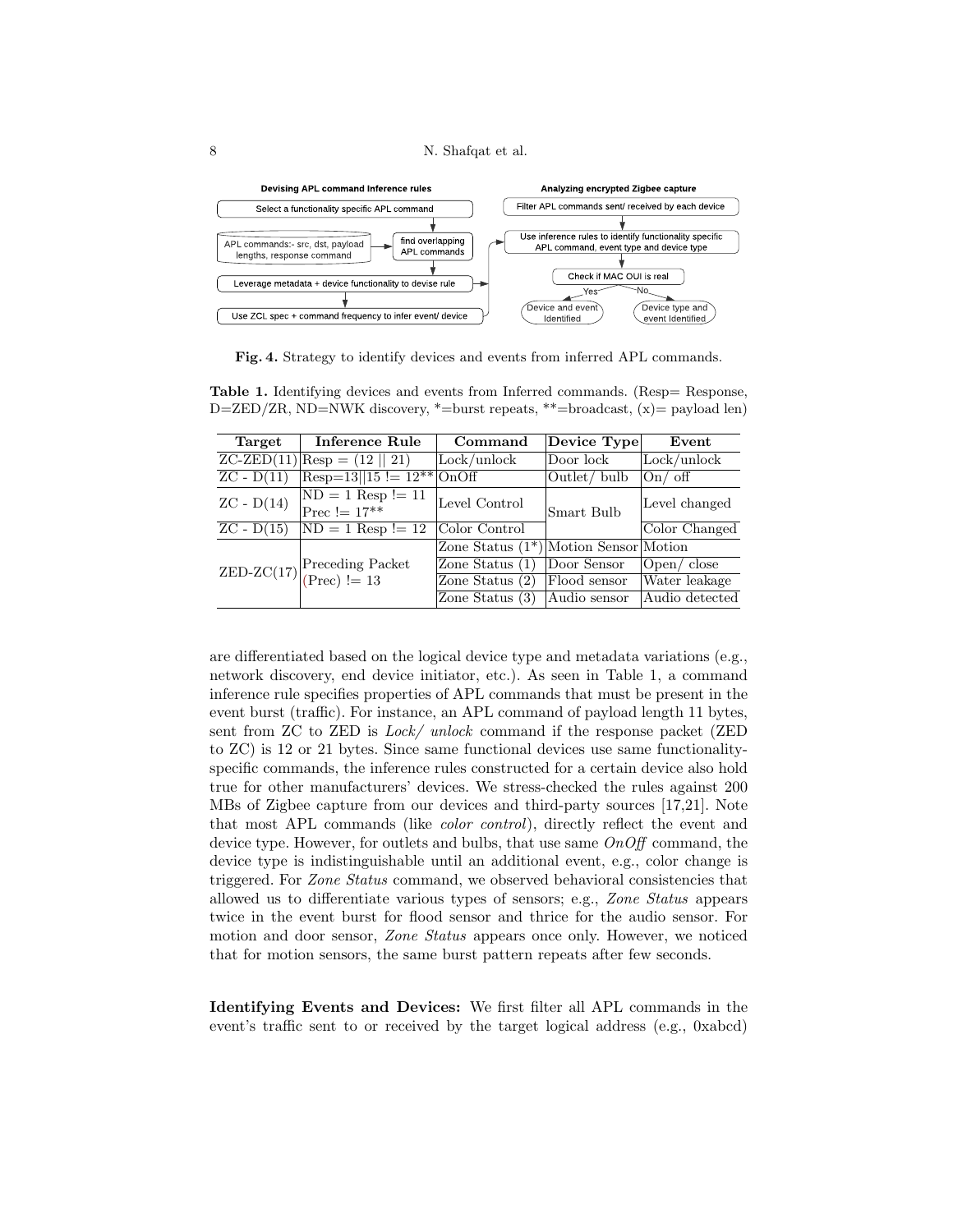

Fig. 5. Strategy to identify devices using periodic reporting patterns.

and discard any duplicate packet. We observed that the functionality-specific command is generally the first APL command of the event burst; hence we also discard bursts that do not have any frame with target payload lengths (11- 17 bytes) in the initial half of the burst. If a command with target payload length exists, we use Table 1 to identify the APL command, event, and device type. Finally, we combine the manufacturer's identity extracted from the device's MAC OUI (e.g., PhilipL) to identify the device. Note that the exact device's identification depends on the MAC OUI showing real manufacturer, rather than system-on-chip (SOC) manufacturer, e.g., SiliconL. In essence, we can passively identify unknown events and devices from the target functional domains (bulbs, outlets, door locks, and sensors) without the Network key or event signatures.

#### 3.4 Device Identification using Periodic Reporting Patterns

Zigbee devices periodically report their status (battery level, firmware upgrades, etc.) to ZC. Since every functional device has varied power consumption, the manufacturers manipulate periodic reporting frequency, and specific frame attributes to comply with the Zigbee certification requirement of minimum 2 years battery life [13]. The discrepancies in reporting patterns and intervals allow us to devise unique device fingerprints and identify devices even when no event occurs (e.g., during office hours). Unlike event bursts, reporting bursts have no functionality-specific APL command and do not directly reveal device's identity.

Devising Periodic Reporting Signatures: As shown in Figure 5, to devise a device's periodic reporting signature, we put the device in the idle state and filter all APL commands exchanged between the device and ZC. After discarding duplicate packets, we analyze the traffic to determine at least three bursts with same reporting pattern and interval. Thus, the signature sign<sub>i</sub> is a sequence of APL frames  $f_i$  defined using logical device type of source (src) and destination (dst), payload length (pl), and reporting interval (RI) and is represented as:

$$
sign_i = \{f_1, f_2, f_3, ...\}
$$
 where  $f_i = \{src_i, dst_i, pl_i, RI_i\}$  (1)

Identifying Devices: We first filter APL commands from the traffic and discard duplicate packets or bursts with any functionality-specific command. Next,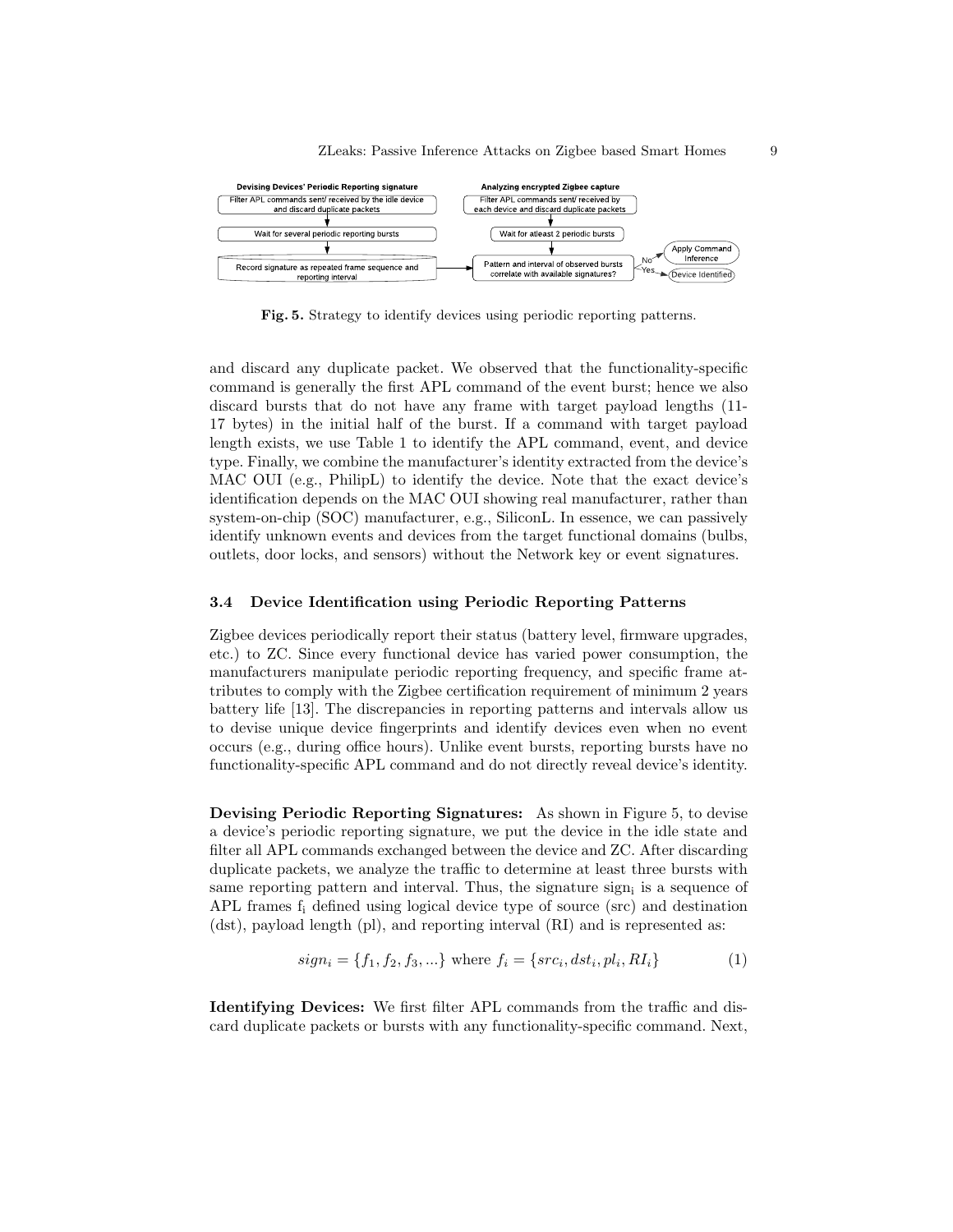we look for two similar bursts and correlate the observed pattern and interval with the available signature set to identify the device. Rarely, but if two signature sets collide, we use additional attributes like MAC OUI to make a decision. If no reporting signatures are available for a device, we wait for an event burst to identify the device using command inference approach (Section 3.3).

# 4 Experimental Setup and Results

#### 4.1 Automating Passive Inference Attacks with ZLeaks Tool

To automate the inference attacks depicted in Figure 3, we developed a commandline tool in Python, named ZLeaks. ZLeaks takes Zigbee PCAP capture as input and determines the event occurrences and devices in the network. While in the vicinity of the target network, the attacker can run ZLeaks on his laptop or embedded board like Raspberry Pi with a single command. ZLeaks extracts all APL commands from the captured traffic and uses Pyshark library [22] to parse required frame attributes (e.g., payload length, logical types of nodes, etc.) in a temporary CSV file for analysis. ZLeaks then attempts to identify events and devices using either proposed APL inference rules (Section 3.3) or available reporting signatures (Section 3.4). Note that the attacker can automatically extract reporting signatures of an idle Zigbee device using ZLeaks Signature Extractor.

## 4.2 Experimental Setup

Our device set comprised of 27 commercial off-the-shelf Zigbee devices (ranging from bulbs, locks, outlets, to various sensors) that were selected based on Amazon's popularity and manufacturer diversity. Amongst 27 devices, 19 devices were unique, while a few non-unique devices were purchased from a different source and tested to ensure that the evaluation results for a particular device and model remain consistent. Furthermore, while we used 11 unique devices to formulate inference strategy, we set aside 8 unique devices, at least one from each functional domain as the unknown devices for the sole purpose of evaluation. The known and unknown devices are listed for reference in Table 3 and Table 4 respectively. The tests were conducted with 2 universal (manufacturerindependent) hubs; SmartThings and Amazon Echo Plus and 3 vendor-specific hubs; Philips Hue Bridge 2.1, Sengled Z02-hub, and Lightify Gateway. This is by far the most extensive Zigbee device set used to evaluate Zigbee protocol.

We evaluated ZLeaks identification techniques in following three settings;

RF shield: It was used to i) study devices' response to event triggers while devising command inference rules, ii) collect the device's reporting pattern, and iii) perform a controlled evaluation of ZLeaks by simultaneously pairing multiple devices with each hub. As depicted in Figure 6; the RF shield was connected to the gateway to provide continued Internet access to ZC placed inside the shield. To sniff the Zigbee communication, a standard omnidirectional antenna (inside the shield) was connected via an SMA cable to a low-cost TI CC2531 wireless Zigbee sniffer [18] plugged into the laptop (outside the shield).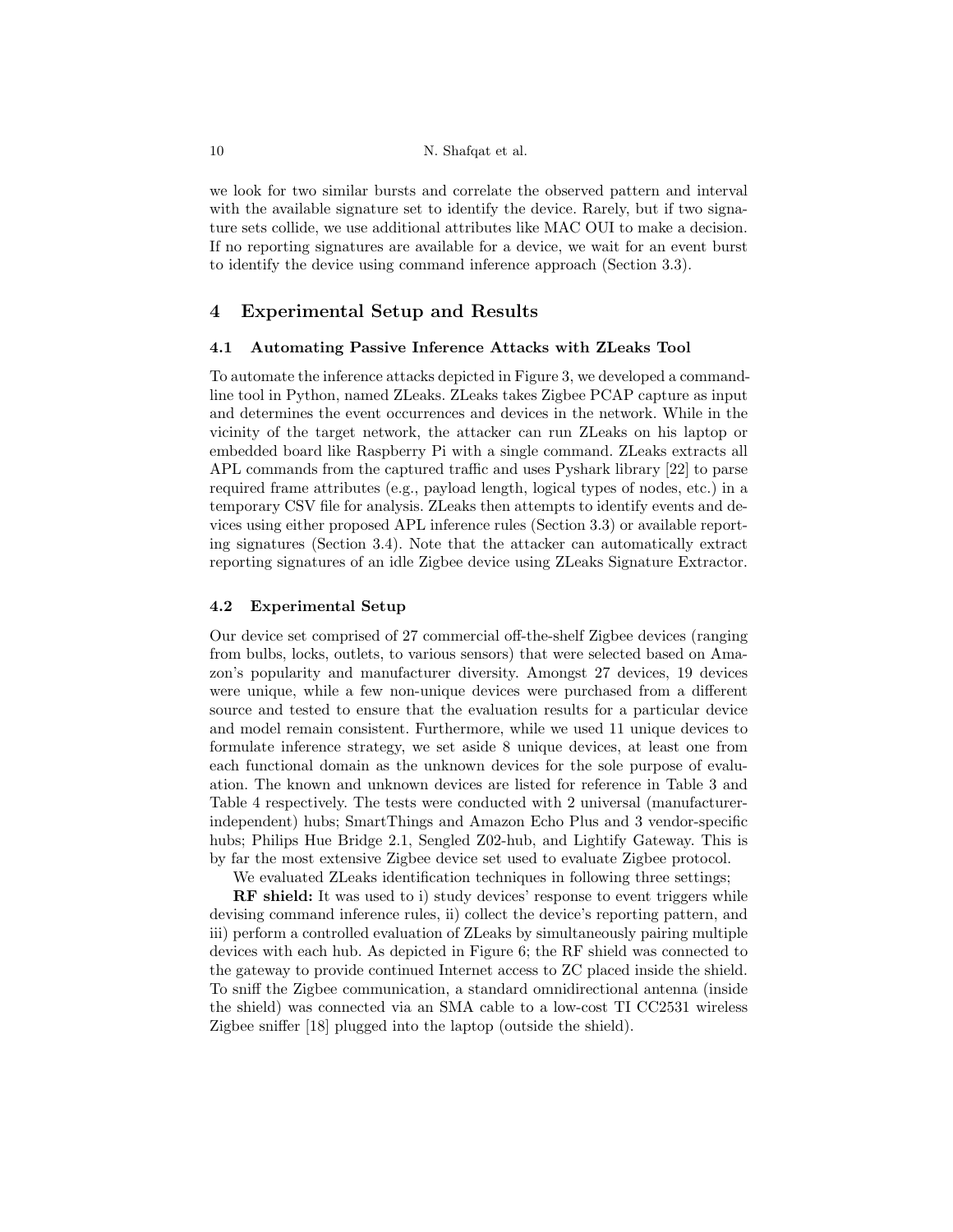

Fig. 6. Experimental Setup for analyzing Zigbee Devices: SMA cable connects sniffer's antenna (inside RF shield) with TI CC2531 sniffer connected to the laptop outside.

IoT "Living Lab": It is a realistic noisy IoT lab named "Mon(IoT)r Lab" at Northeastern University [15], which has more than 100 smart devices already connected over several wireless networks, along with various non-IoT networks.

Public Captures: We used Zigbee captures from; i) Wireshark forum [16], and ii) Prior captures [9] available on Crawdad [17] to show that ZLeaks is independent of evaluation testbed, device set, and works for unknown devices. We verified the results using the Network keys available with the capture files. Both the captures contained only event bursts and did not include enough reporting patterns to evaluate the periodic reporting approach.

## 4.3 Evaluation Metrics

We evaluated ZLeaks using three parameters; 1) Inferred APL commands, 2) Event and device type extracted from APL command, and 3) Correlated periodic reporting patterns. We used traditional accuracy metrics to evaluate parameters 1 and 3. As a particular inferred APL command always yields same results for event and device, we evaluated parameter 2 using proposed *Device Score* scheme.

Traditional Metrics: We use True Positive Rate (TPR) and False Negative Rate (FNR) to specify the rate of correct and missed (or out-of-order) observations, respectively. As evaluation results indicate, there are no False Positives (FP) or True Negative (TN) outcomes, hence, we calculate accuracy, i.e., the ratio of correctly inferred observations to the total number of observations, as:

$$
TPR (recall) = \frac{TP}{TP + FN'} \tag{2}
$$

$$
FNR = \frac{FN}{TP + FN'}\tag{3}
$$

$$
Accuracy = \frac{TP + TN}{TP + TN + FP + FN'} \tag{4}
$$

Score *(short for Device Score)*: It determines the amount of device and event information extracted from the inferred APL command and device OUI. We calculate Score as a sum of device type (DT), event type (ET) and manufacturer's identity (M), with weights of each attribute defined in Table 2.

$$
Score = M + DT + ET \tag{5}
$$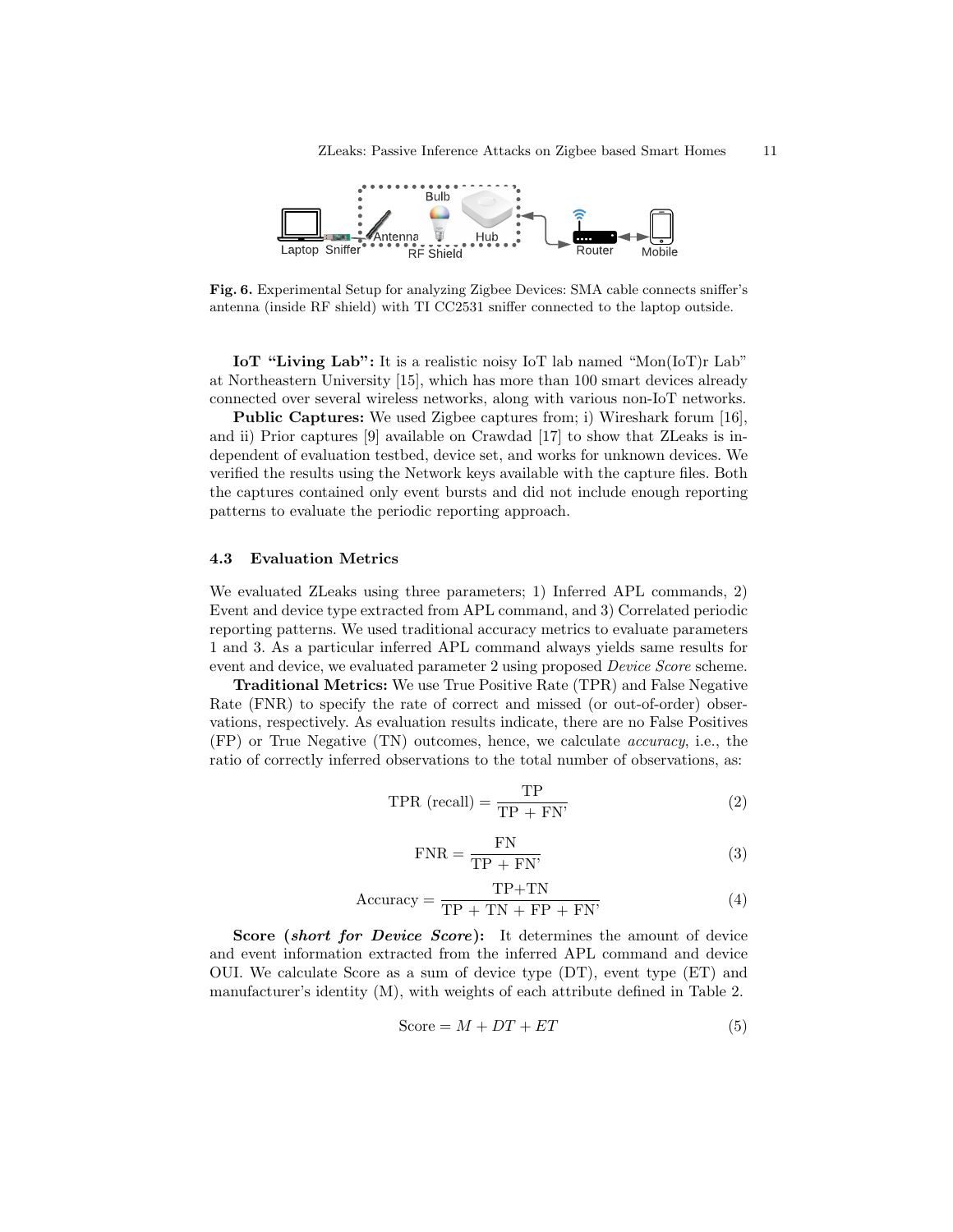| <b>Attributes</b>                                       | Score              | Example                                      |
|---------------------------------------------------------|--------------------|----------------------------------------------|
| Manufacturer (M)                                        | $0 = SOC$ OUI      | SiliconL, Ember, TexasIns, NordiacSE         |
|                                                         | $1 = Real MAC OUT$ | PhilipsL, OSRAM, SmartThi, Zhejiang          |
|                                                         | $0 =$ Unidentified |                                              |
|                                                         | $1 =$ Uncertain    | door lock or bulb (different commands)       |
| Device Type $(DT)\frac{1-\sqrt{1.5}}{1.5}$ = Indistinct |                    | either outlet or bulb? (same command)        |
|                                                         | $2 =$ Identified   | Outlet, door lock, motion sensor, bulb       |
|                                                         | $0 =$ Unidentified |                                              |
| Event Type $(ET)$                                       | $1 =$ Uncertain    | $lock/unlock$ or on/off (different commands) |
|                                                         | $1.5 = Indistinct$ | either door lock or unlock? (same commands)  |
|                                                         | $2 =$ Identified   | motion detected, color change, etc           |

Table 2. Score Table for Evaluating Command Inference Approach

To understand Score, consider switching on a bulb that triggers a functionalityspecific APL command from ZC to ZED of payload size 11 bytes. The highest Score is 5 when all attributes are correctly inferred, and lowest is 0 when nothing is inferred. As per Table 1, the command is either Lock/ unlock or  $On/off$ . From Table 2, DT and ET are 1 if these two commands are indistinguishable. For  $On/off$  command, DT (bulbs or outlet) and ET (on or off) are 1.5, whereas for Lock/ unlock command, DT is 2 (lock) while ET is 1.5 (lock or unlock).

## 4.4 Device and Event Identification using Inferred APL Command

Controlled Evaluation in RF Shield: We simultaneously paired all compatible devices with one hub at a time inside the RF shield and generated events randomly. From the sniffed traffic, ZLeaks inferred functionality-specific APL commands and MAC OUI for each device to determine triggered events and devices. Since the inferred APL command and MAC OUI remain same for a particular device-event pair (e.g., color change for Sengled bulb), the Score remains same for every event prompt irrespective of the hub. Therefore, Table 3 reports findings of each device once. We see that distinct events like color change, motion detected, etc., are easy to infer than binary events (e.g., on/off). Philips bulb is an exception here as it uses distinct commands to represent on and off events. Furthermore, we identified various sensors from a single *Zone Status* command based on behavioral consistencies (refer to rules in Table 1). To conclude, the Score is dependent on the correct identification of the APL command and the MAC OUI showing the real manufacturer e.g., PhilipsL (Philips), Smart-Thi/ Samjin (SmartThings), Ledvance (OSRAM), Zhejiang (Sengled), Jennic (Aqara), etc. ZLeaks identified all devices with an average Score of 4.3 out of 5 (i.e., 86.3% information was successfully extracted).

Realistic Evaluation in an IoT "Living Lab": Next, we shifted all these devices, hubs, and 8 unknown (unseen) devices to the IoT lab. Again, we simultaneously paired all devices to one hub at a time, generated random events,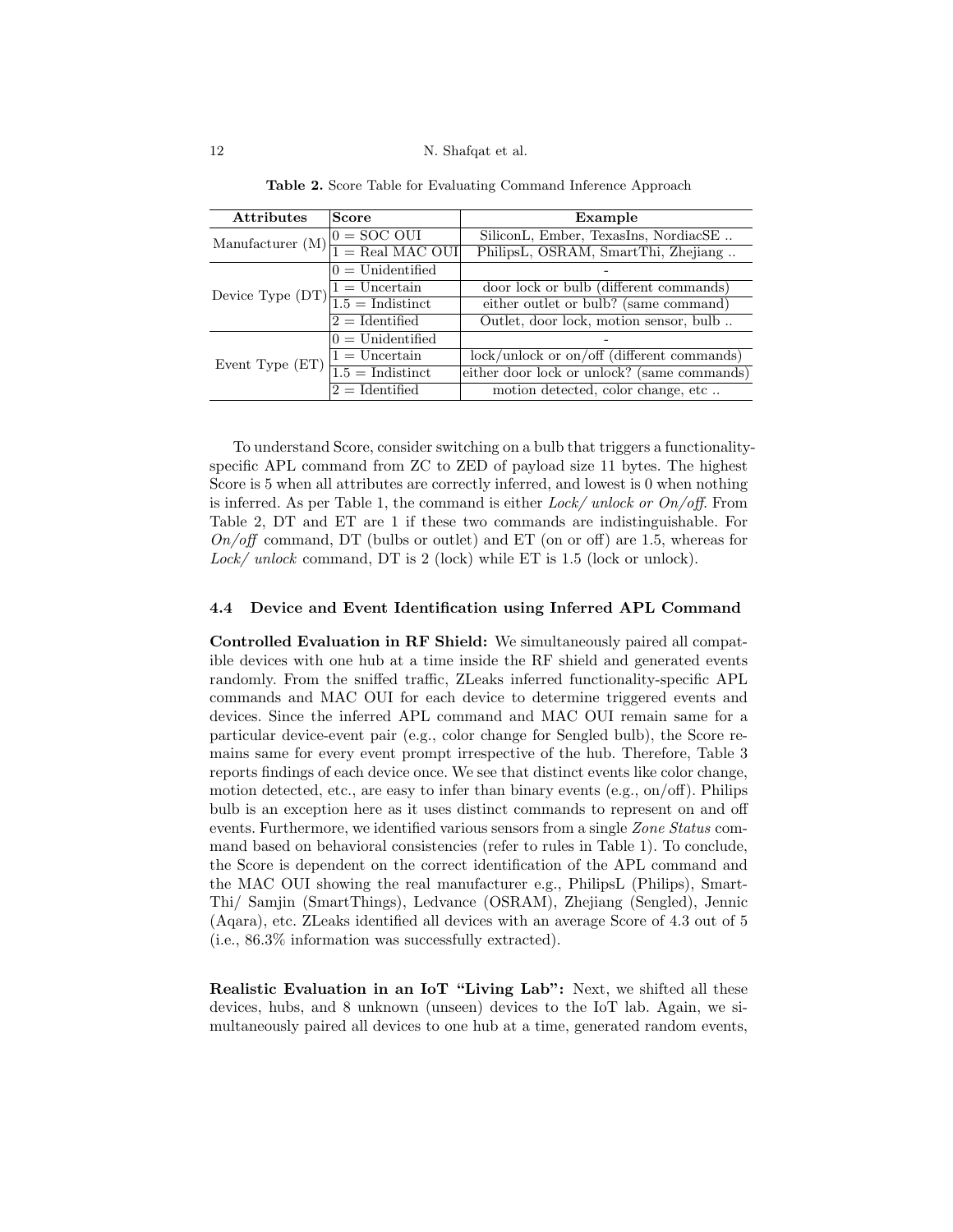Table 3. Controlled Evaluation: Identifying Devices and Events using Inferred APL Commands. Here, SMT= SmartThings, M= Manufacturer, DT= Device Type, ET= Event type, and  $*$  = burst repeats after few seconds

| Device (Model)                      | Event      | OUI                | Command $(\#)$                       |                                                                                                                                                                                                                                                                                                                                                                                                                                                                                                                                                                                                                                                                                                                                                                                                                                    |                             |                |                |
|-------------------------------------|------------|--------------------|--------------------------------------|------------------------------------------------------------------------------------------------------------------------------------------------------------------------------------------------------------------------------------------------------------------------------------------------------------------------------------------------------------------------------------------------------------------------------------------------------------------------------------------------------------------------------------------------------------------------------------------------------------------------------------------------------------------------------------------------------------------------------------------------------------------------------------------------------------------------------------|-----------------------------|----------------|----------------|
|                                     | Off        |                    | PhilipsL Off with effect             |                                                                                                                                                                                                                                                                                                                                                                                                                                                                                                                                                                                                                                                                                                                                                                                                                                    | $\overline{2}$              | $\overline{2}$ | $\mathbf{5}$   |
| Philips Hue Color Bulb              | On.        |                    | PhilipsL $ On/off:On$                | 1                                                                                                                                                                                                                                                                                                                                                                                                                                                                                                                                                                                                                                                                                                                                                                                                                                  | $\mathcal{D}_{\mathcal{L}}$ | $\overline{2}$ | $\mathbf{5}$   |
| $(LCA-003)$                         |            |                    | Color change Philips L Color Control | 1                                                                                                                                                                                                                                                                                                                                                                                                                                                                                                                                                                                                                                                                                                                                                                                                                                  | $\mathcal{D}_{\mathcal{L}}$ | $\overline{2}$ | $\overline{5}$ |
|                                     | Dim        |                    | PhilipsL Level Control               | M DT ET Score<br>1<br>$\overline{5}$<br>1<br>$\mathcal{D}_{\mathcal{L}}$<br>$\mathcal{D}_{\mathcal{L}}$<br>$\overline{5}$<br>$\mathbf{1}$<br>$\overline{2}$<br>$\mathcal{D}_{\mathcal{L}}$<br>$\overline{5}$<br>$\overline{2}$<br>1<br>$\overline{2}$<br>$\overline{4}$<br>1<br>1.5<br>$1.5\,$<br>$\overline{4}$<br>1<br>$1.5^{\circ}$<br>$1.5\,$<br>3<br>1.5<br>$1.5\,$<br>$\Omega$<br>3<br>1.5<br>$1.5\,$<br>$\Omega$<br>$\overline{4}$<br>$1.5\,$<br>1<br>$1.5\,$<br>$\mathbf{5}$<br>1<br>$\mathcal{D}_{\mathcal{L}}$<br>$\overline{2}$<br>1<br>4.5<br>$\overline{2}$<br>$1.5\,$<br>$\mathcal{D}_{\mathcal{L}}$<br>(2)<br>$\Omega$<br>$\overline{2}$<br>$\overline{4}$<br>$\overline{4}$<br>$\mathcal{D}_{\mathcal{L}}$<br>$\mathcal{D}_{\mathcal{L}}$<br>$\Omega$<br>$1.5\,$<br>3.5<br>$\Omega$<br>$\mathcal{D}_{\mathcal{L}}$ |                             |                |                |
|                                     |            |                    | Color change Zhejiang Color Control  |                                                                                                                                                                                                                                                                                                                                                                                                                                                                                                                                                                                                                                                                                                                                                                                                                                    |                             |                |                |
| Sengled Color Bulb<br>$(E11-N1EA)$  | Dim-       |                    | Zhejiang Level Control               |                                                                                                                                                                                                                                                                                                                                                                                                                                                                                                                                                                                                                                                                                                                                                                                                                                    |                             |                |                |
| On/off                              |            | Zhejiang $ On/Off$ |                                      |                                                                                                                                                                                                                                                                                                                                                                                                                                                                                                                                                                                                                                                                                                                                                                                                                                    |                             |                |                |
| Sengled White Bulb G14              | On/Off     | Zhejiang $ On/Off$ |                                      |                                                                                                                                                                                                                                                                                                                                                                                                                                                                                                                                                                                                                                                                                                                                                                                                                                    |                             |                |                |
| Centralite Outlet (Mini)            | On/Off     | siliconL           | On/Off                               |                                                                                                                                                                                                                                                                                                                                                                                                                                                                                                                                                                                                                                                                                                                                                                                                                                    |                             |                |                |
| Sonoff Outlet (S31 Lite)            | On/Off     | texasIns $ On/Off$ |                                      |                                                                                                                                                                                                                                                                                                                                                                                                                                                                                                                                                                                                                                                                                                                                                                                                                                    |                             |                |                |
| SMT Outlet (US-2)                   | On/Off     | Smartthi On/Off    |                                      |                                                                                                                                                                                                                                                                                                                                                                                                                                                                                                                                                                                                                                                                                                                                                                                                                                    |                             |                |                |
| SMT Motion sensor (IM)              | Motion     |                    | $Smartthi$ Zone Status $(1^*)$       |                                                                                                                                                                                                                                                                                                                                                                                                                                                                                                                                                                                                                                                                                                                                                                                                                                    |                             |                |                |
| SMT Multisensor (250)               | Open/close | samjin             | Zone Status $(1)$                    |                                                                                                                                                                                                                                                                                                                                                                                                                                                                                                                                                                                                                                                                                                                                                                                                                                    |                             |                |                |
| Ecolink Water Sensor                | water leak | ember              | Zone Status                          |                                                                                                                                                                                                                                                                                                                                                                                                                                                                                                                                                                                                                                                                                                                                                                                                                                    |                             |                |                |
| Ecolink Sound Sensor                | Sound      | ember              | Zone Status $(3)$                    |                                                                                                                                                                                                                                                                                                                                                                                                                                                                                                                                                                                                                                                                                                                                                                                                                                    |                             |                |                |
| Yale Door lock (YRD226) Lock/unlock |            | ember              | Lock/Unlock                          |                                                                                                                                                                                                                                                                                                                                                                                                                                                                                                                                                                                                                                                                                                                                                                                                                                    |                             |                |                |

Table 4. Realistic Evaluation: Identifying Unknown Devices and Events using Inferred Commands. (M= Manufacturer, DT= Device Type, ET= Event type, \*= repeats)

| Device (Model)                             | Event           | <b>OUI</b>                                                                                                   | $ {\rm Command}\,\,(\#) {\rm M}  {\rm DT} {\rm ET} {\rm Score}$ |          |                |                |                |
|--------------------------------------------|-----------------|--------------------------------------------------------------------------------------------------------------|-----------------------------------------------------------------|----------|----------------|----------------|----------------|
| Philips White Bulb                         | Off             | PhilipsL                                                                                                     | Off with effect                                                 |          | 2              | $\overline{2}$ | $\mathbf{5}$   |
|                                            | On              |                                                                                                              | On/off: On                                                      |          | 2              | $\overline{2}$ | $\overline{5}$ |
| OSRAM Color Bulb                           | $On/\text{off}$ | ledspace  On/Off                                                                                             |                                                                 |          | 2              |                | $\overline{4}$ |
| $(Sylvania Smart+)$                        |                 |                                                                                                              | Color change ledvance Color Control                             |          | 2              | $\overline{2}$ | $\overline{5}$ |
|                                            | Dim             | $\overline{5}$<br>ledvance Level Control<br>$\mathcal{D}_{\mathcal{L}}$<br>2<br>SiliconL  On/Off<br>$\Omega$ |                                                                 |          |                |                |                |
| SmartThings (SMT) Bulb $\overline{On/off}$ |                 |                                                                                                              |                                                                 |          | 1.5            | 1.5            | 3              |
| Agara Outlet (US)                          | $On/\text{off}$ | jennic                                                                                                       | On/Off                                                          |          | 1.5            | 1.5            | $\overline{4}$ |
| Ewelink Outlet (SA-003)                    | $On/\text{off}$ | TexasIns On/Off                                                                                              |                                                                 | $\Omega$ | 1.5            | $1.5^{\circ}$  | 3              |
| <b>SMT</b> Motion Sensor IRM Motion        |                 | samjin                                                                                                       | Zone Status $(1^*)$                                             |          | 2              | $\overline{2}$ | $\overline{5}$ |
| Visonic Door sensor MCT Open/close         |                 | ember                                                                                                        | Zone Status $(1)$                                               | $\Omega$ | $\mathfrak{D}$ | 1.5            | 3.5            |
| Schlage Lock (Connect)                     | Lock/unlock     | siliconL                                                                                                     | Lock/Unlock                                                     | $\Omega$ | 2              | 1.5            | 3.5            |

and analyzed the traffic with ZLeaks. Despite the noisy environment, the known devices exhibited the same Score as reported in Table 3. The experimental results for unknown devices are presented in Table 4. Unknown devices with real MAC OUI and distinct event types, e.g., color change for Sengled bulb, were accurately identified by ZLeaks. Overall, ZLeaks identified unknown devices with an average Score of 4.2 out of 5 (i.e., identified 83.6% devices and events). We conclude that despite devices exhibiting unique event signatures across different hubs, the functionality-specific APL command remains same and can be used to effectively identify any unknown device with a single event trigger.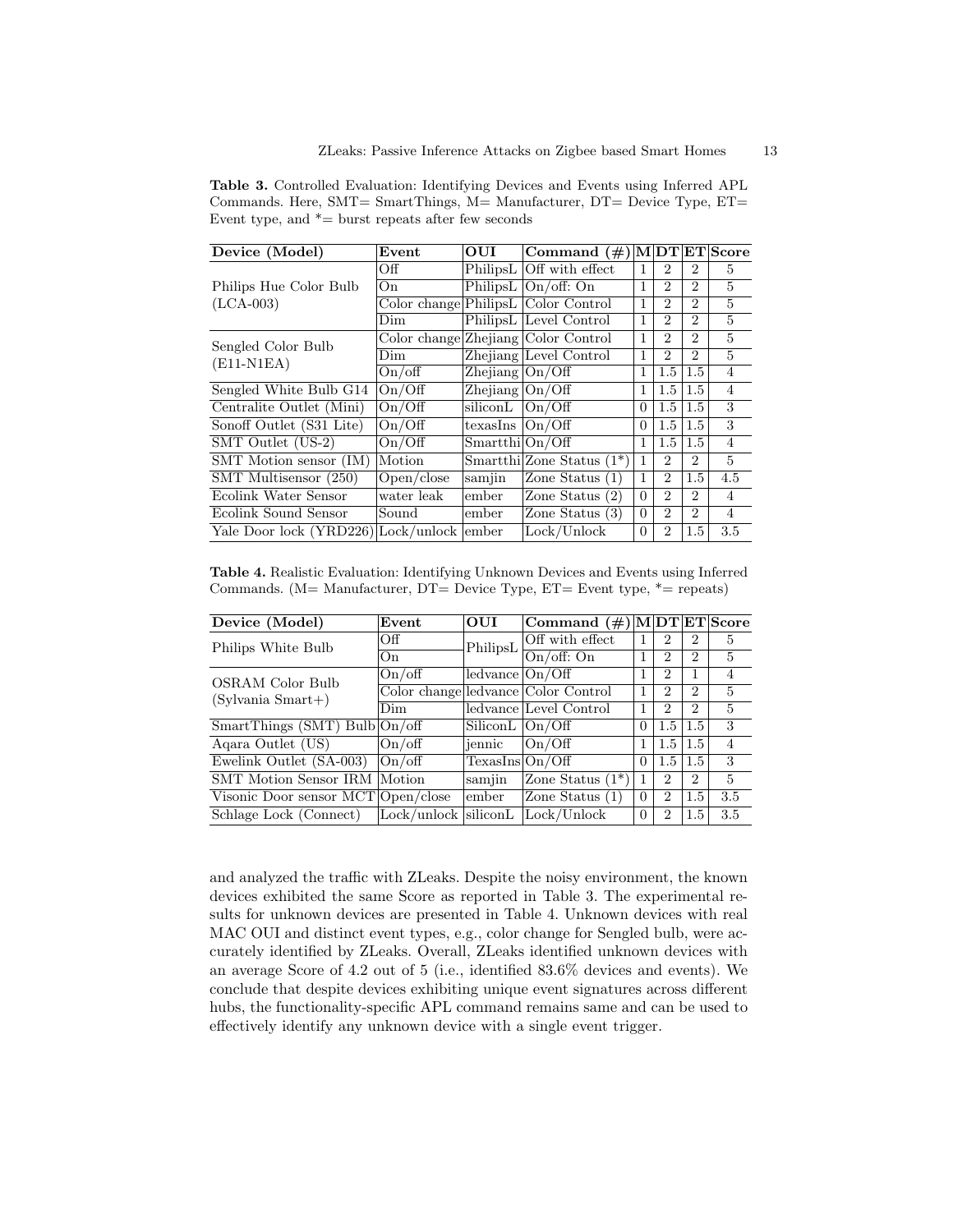Table 5. Public Evaluation: Identifying Unknown Devices and Events using Inferred Commands. (M= Manufacturer, DT= Device Type, ET= Event type, \*= repeats)

| Source               | Unknown Device MAC OUI Command (#) MDT ET Score                        |         |                                    |  |                       |               |  |  |
|----------------------|------------------------------------------------------------------------|---------|------------------------------------|--|-----------------------|---------------|--|--|
|                      | Wireshark   Motion Sensor 1                                            | private | Zone Status $(1^{\overline{*}})$ 0 |  |                       | $\mathcal{D}$ |  |  |
|                      | $ZCL$ log [16] Motion Sensor 2                                         | none    | Zone Status $(1^*) 0$              |  |                       |               |  |  |
|                      | $\overline{Zigator\ [17]}\ \frac{1}{\text{SmartThings Outlet}}$ samjin |         | On/off                             |  | $1 \mid 1.5 \mid 1.5$ |               |  |  |
| Sth2-duos $(IM6001)$ |                                                                        |         |                                    |  |                       |               |  |  |

Table 6. Evaluating APL Command Inference rules on Public Zigbee Capture [17]. Note: \* implies that the command is identified, but not the state.

| <b>APL Commands</b>          |      | Total Packets Inferred Packets Accuracy (%) |      |
|------------------------------|------|---------------------------------------------|------|
| Zone Status Change           | 2916 | 2712                                        | 93.0 |
| $ZCL$ On $  $ $ZCL$ Off      | 2423 | $2175*$                                     | 89.8 |
| Door lock    Unlock Request  | 676  | $596*$                                      | 88.1 |
| Door lock    Unlock Response | 403  | $370*$                                      | 91.8 |
| Color Control, Level Control |      |                                             |      |

Open World Evaluation on Public Captures: We evaluated ZLeaks over public Zigbee captures and reported results in Table 5. In capture 1 [16], we found 2 unknown devices that were recognized as motion sensors due to the presence of repetitive Zone Change commands. Capture 2 [17] had 1 unknown device which used  $On/Off$  for events. Note that we removed device commissioning traffic (including Network key) from both files to comply with our threat model.

As device identification is dependent on the correct inference of functionalityspecific APL commands, we also evaluated ZLeaks inference rules on capture 2 [17]. The results in Table 6 indicate that ZLeaks inferred functionality-specific APL commands with 91.2% accuracy. We used our command inference strategy on generic APL commands and were able to infer Device Announcement, Bind Request and Response (RR), Link Quality RR, NWK Address RR, Parent Announcement RR, etc., with  $100\%$  accuracy. Most of all, the 6 NWK commands that Zigator [9] could not identify, were inferred with 85.7% accuracy.

## 4.5 Device Identification using Periodic Reporting Patterns

Controlled Evaluation in RF Shield: We simultaneously paired all known devices with one hub at a time in an RF shield and left them in the idle state for at least 3 hrs. This way, devices reporting the attributes every 5 or 10 mins yielded 36 and 18 reporting patterns, respectively, which are sufficient to evaluate two main features; reproducibility and uniqueness of periodic signatures. Table 7 summarizes the results of this experiment, with reporting intervals in second, minute, and hour represented using letters s, m, and h. Note that several devices exhibited more than one reporting pattern, e.g., for battery, temperature, etc., while few devices showed a different number of reporting patterns across different hubs, e.g., SMT and Sonoff outlet. This essentially helped identify both the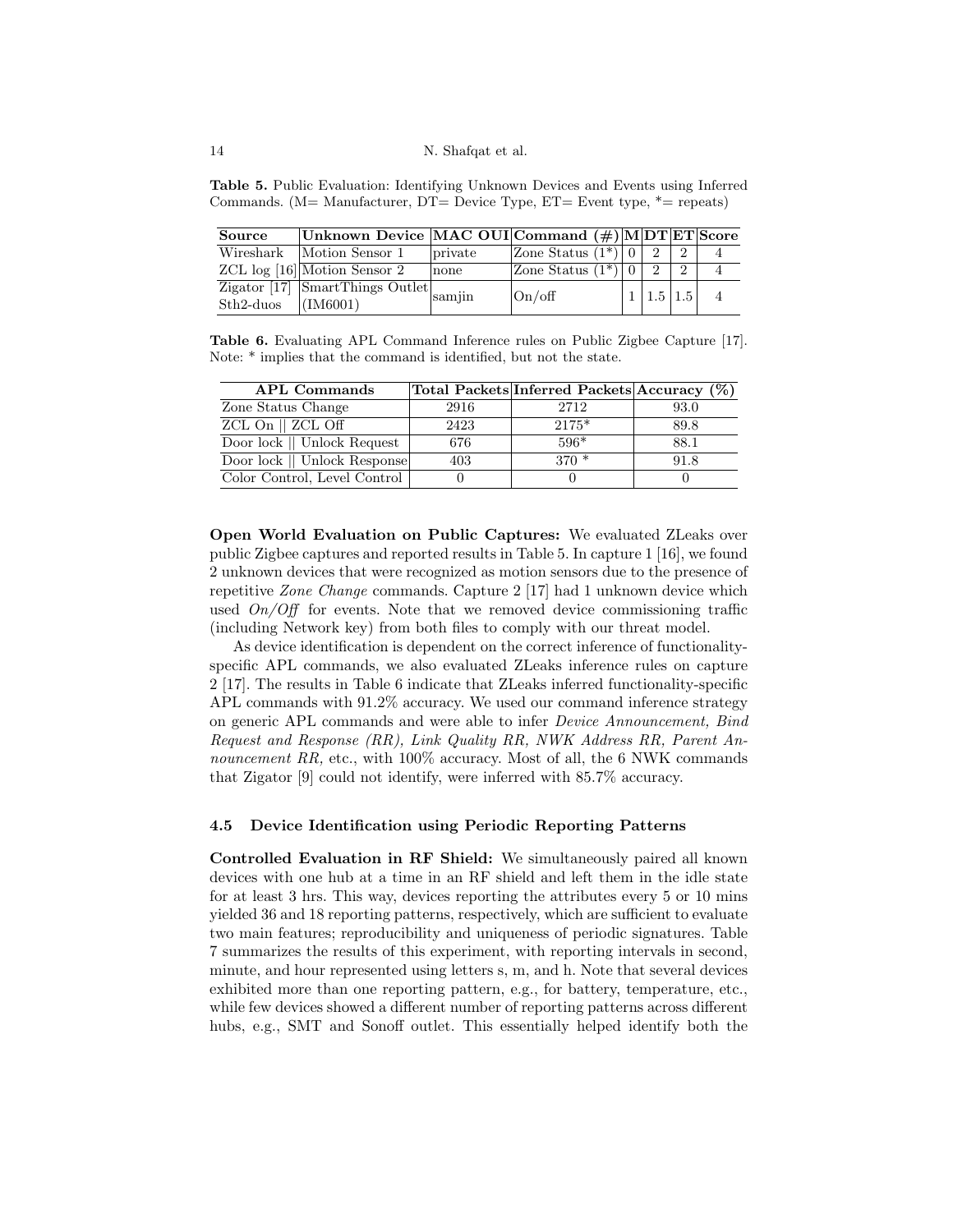| Device                 | $SMT$ v2 Hub              |      |          | Amazon Echo+    |             |                | Philips/Sengled |     |                |  |
|------------------------|---------------------------|------|----------|-----------------|-------------|----------------|-----------------|-----|----------------|--|
|                        | RI                        | TPR. | FNR.     | RI              |             | <b>TPR</b> FNR | $_{\rm RI}$     |     | <b>TPR</b> FNR |  |
| Centralite Outlet      | 5,10m                     |      | $\Omega$ | 5.9m            | 0.982 0.018 |                |                 | N/A |                |  |
| Sonoff Outlet          | 5m                        |      | $\Omega$ | 5,10m           |             | $\Omega$       |                 | N/A |                |  |
| <b>SMT</b> Outlet      | 5,10m                     | 1.   | $\Omega$ | 10 <sub>m</sub> | 1           | $\Omega$       |                 | N/A |                |  |
| Sengled White Bulb     | 5m                        |      | $\Omega$ | 10 <sub>m</sub> | 1           | $\overline{0}$ | 5,20,25m        | 1   | $\Omega$       |  |
| Sengled Color Bulb     | $10m$ , 1h                |      | $\Omega$ | $10m$ , 1h      | 1           | $\Omega$       | 5,20,25m        |     | 0              |  |
| Philips Hue Color Bulb | $1s$ , $2m$               |      | $\Omega$ | $1s$ , $2m$     | 1           | $\Omega$       | $1s$ , $2m$     |     | $\Omega$       |  |
| SMT Motion sensor (IM) | 5m                        |      | $\Omega$ | 5m              | 1           | $\Omega$       |                 | N/A |                |  |
| <b>SMT</b> Multisensor | $5m$ , 1h $ 0.975 0.025 $ |      |          | $5m$ , 1h       | 1           | $\Omega$       |                 | N/A |                |  |
| Ecolink water sensor   | 30, 30m                   |      | $\Omega$ |                 | N/A         |                |                 | N/A |                |  |
| Ecolink sound sensor   | 27,30m                    | 1    | $\Omega$ |                 | N/A         |                |                 | N/A |                |  |
| Yale Door Lock         | 1h                        |      | $\Omega$ | 10 <sub>m</sub> |             | $\Omega$       |                 | N/A |                |  |

Table 7. Controlled Evaluation of Periodic Reporting scheme. Here, SMT= Smart-Things, RI= Reporting interval, TPR= True positive rate, FNR = False negative rate

Table 8. Realistic Evaluation of Periodic Reporting scheme.  $\circ$  = successful device identification,  $\mathbb{O}$  = success using additional info, and  $\mathbb{O}$  = resembled other device)

| Device                   |   |   |   |  | $\overline{\text{SMT v2}}$ Hub Amazon Echo+ Vendor Hub |                 |  |                                                 |  |  |  |  |
|--------------------------|---|---|---|--|--------------------------------------------------------|-----------------|--|-------------------------------------------------|--|--|--|--|
|                          |   |   |   |  |                                                        |                 |  | $15m 30m 1h 3h 15m 30m 1h $ 3h $ 15m 30m 1h 3h$ |  |  |  |  |
| Centralite Outlet        |   |   |   |  |                                                        |                 |  |                                                 |  |  |  |  |
| Sonoff Outlet            |   |   |   |  |                                                        |                 |  |                                                 |  |  |  |  |
| SmartThings (SMT) Outlet |   |   |   |  |                                                        |                 |  |                                                 |  |  |  |  |
| Sengled (White) Bulb     |   |   |   |  |                                                        |                 |  |                                                 |  |  |  |  |
| Sengled (Color) Bulb     |   |   |   |  |                                                        |                 |  |                                                 |  |  |  |  |
| Philips Hue (Color) Bulb |   |   |   |  |                                                        |                 |  |                                                 |  |  |  |  |
| SMT Motion sensor (IM)   | ◐ |   |   |  | $\bullet$                                              |                 |  |                                                 |  |  |  |  |
| SMT Multi sensor         |   | ( |   |  | ◐                                                      |                 |  |                                                 |  |  |  |  |
| Ecolink water sensor     |   |   |   |  |                                                        | Not compatible. |  |                                                 |  |  |  |  |
| Ecolink sound sensor     |   |   |   |  |                                                        | Not compatible. |  |                                                 |  |  |  |  |
| Yale Door Lock           |   |   | ◐ |  |                                                        |                 |  |                                                 |  |  |  |  |

device and the smart hub from the encrypted traffic. It is evident from a high average TPR of 0.998 and low FNR of 0.002 that the periodic signatures were identifiable and consistent over time, except once when the Centralite outlet and SMT Multisensor showed two out-of-order packets and were not identified.

Realistic Evaluation in IoT "Living Lab": Next, we shifted all the hubs, and known and unknown devices to the Mon(IoT)r lab. We paired all compatible devices to one target hub at a time and used the remaining devices as background Zigbee noise sources. The devices were left in the idle state for 3 hrs, and ZLeaks analyzed traffic after specific time intervals (15 mins, 30 mins, 1 hr, and 3 hrs). In Table 8, devices that were distinctively identified after the specified time are marked with a full circle, e.g., all outlets had reporting intervals of 5 and/or 10 mins; and were successfully identified within 15 mins. Half-circle indicates iden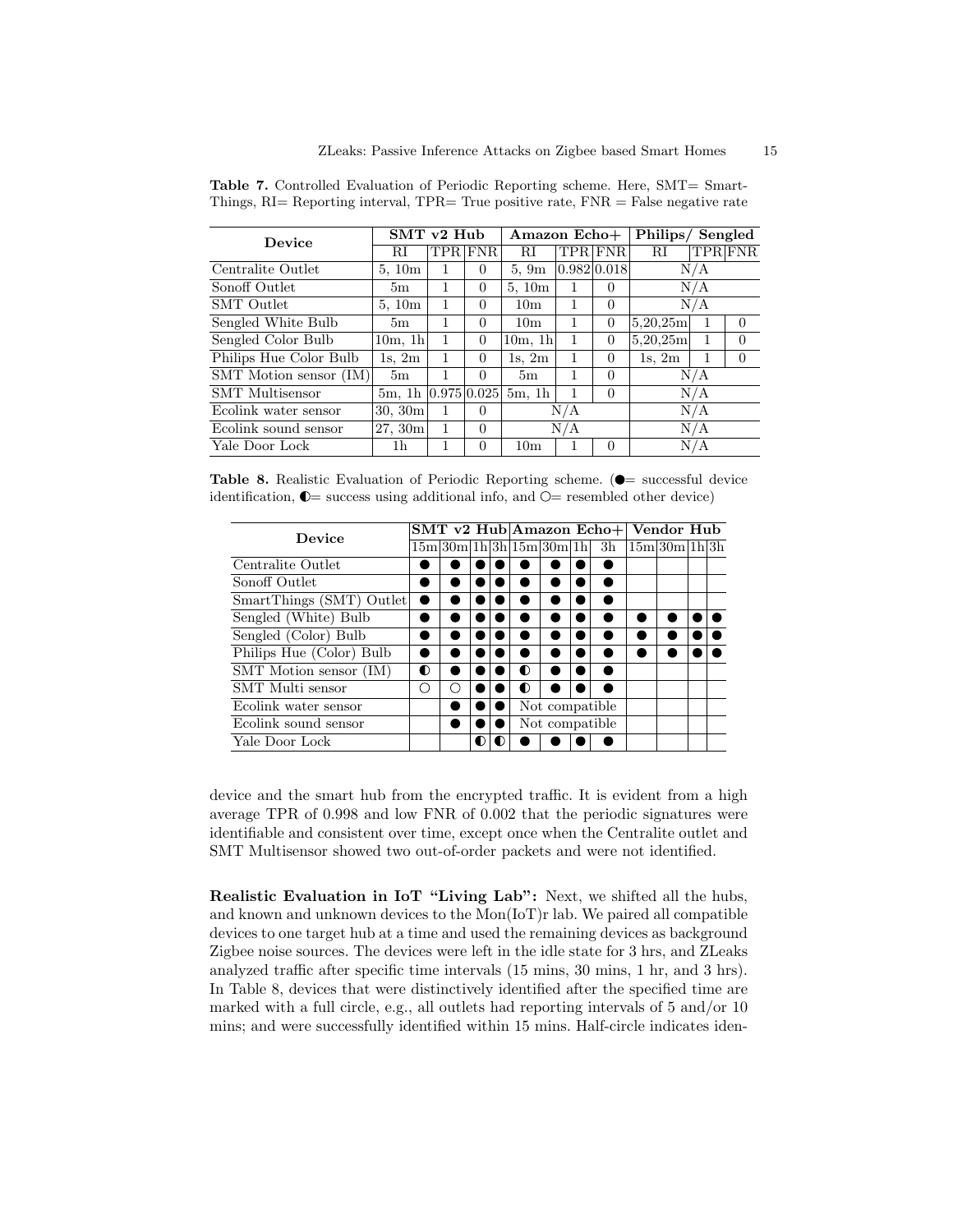tical reporting pattern and interval for two devices, e.g., both Yale and Schlage lock (unknown device) reported the same pattern after 1 hr. In such a case, we used additional parameters (e.g., MAC OUI or logical device type) to identify the device. Finally, an empty circle depicts a complete resemblance between two devices, e.g., SMT motion sensor IRM (an unknown device) and SMT multisensor showed same patterns until the latter device reported its second pattern after 1 hr. In essence, it is quite concerning that the device and manufacturer identity is leaked even in the device's idle state. Note that we could not evaluate this approach on public captures due to the absence of periodic reporting patterns.

# 5 Discussion and Related Work

## 5.1 Security Implications of Leaked Data

The know-how of devices in the smart home and their states (e.g., door unlocked or bulb off) is crucial to the smart home's security. A burglar can use this information to get insight into users' affluence and determine when the house is vulnerable to intrusion. In addition, an attacker can use Common Vulnerabilities and Exposures (CVE) database [23] to find and exploit unpatched vulnerabilities in the identified devices. The vulnerable devices can be weaponized to spread malware to the network [24], create IoT botnets [25] or carry out denial of service attacks. The attacker may also use side-channel attack to hijack the vulnerable hub [26]. From a business perspective, the leaked information can help Zigbee manufacturers gain deep insights into users' usage and activity patterns. This information can be sold to advertisers for interest-based advertisements, online tracking, or used in business decisions on future products. In short, our study provides deep insights into potential information leakages right at the source.

## 5.2 Potential Countermeasures

ZLeaks demonstrates the significance of unencrypted metadata (MAC OUI, frame, and payload lengths) in identifying functionality specific commands, events, and devices in the Zigbee network. Although exponential padding [27] effectively disguises payload lengths, it adds transmission overhead and increases power consumption for low-power Zigbee devices. We suggest padding random bytes in each payload (e.g., 0,1,2 or 3 bytes) and using the reserved field in the Zigbee security header to denote the number of padded bytes. This way, even same APL commands will have four different payload sizes, which will add enough entropy to make the Zigbee commands indistinguishable. Secondly, Zigbee Alliance can mandate the use of chipset manufacturer's identifier as MAC OUI to hide the real manufacturer's identity. This alone reduces the average Score calculated for unknown devices using the APL inference approach from  $4.0 \ (80\%)$  to  $3.1 \ (62\%)$ .

The volumetric analysis also provides significant hints regarding the occurrence of an event or periodic reporting. To make events indistinguishable, prior research [28,29] leverage mains-powered ZR or ZC to inject decoy packets in the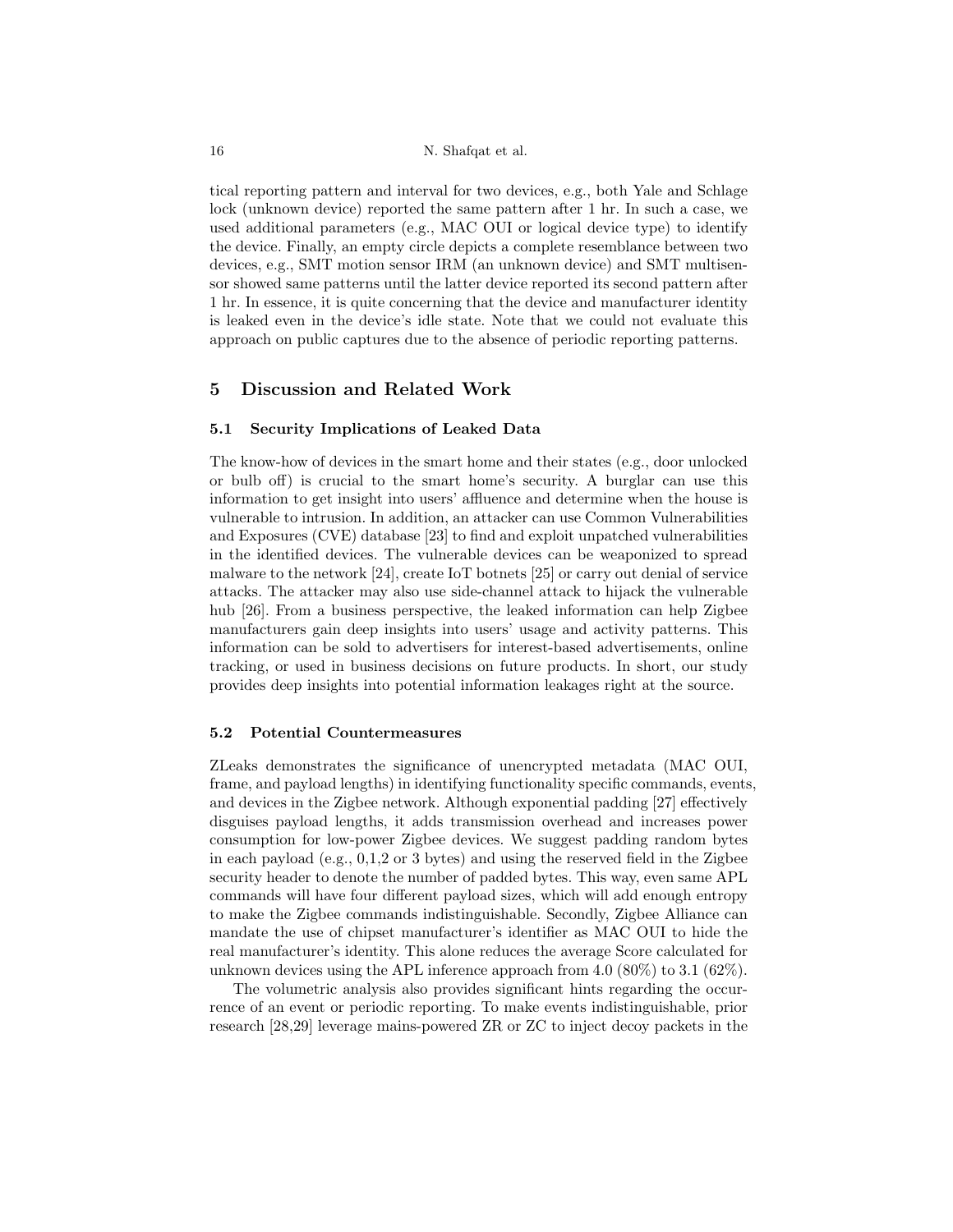|                    | Info Privacy Implication                                                                                                                                | Countermeasure to disguise info         |
|--------------------|---------------------------------------------------------------------------------------------------------------------------------------------------------|-----------------------------------------|
|                    | Device - Hijack vulnerable devices/ network Use SOC MAC OUI to hide vendor<br>Device - Insight regarding user's affluence Use random payload padding to |                                         |
|                    |                                                                                                                                                         |                                         |
|                    | - Online advertising                                                                                                                                    | complicate command inference            |
|                    | - Reveals user's presence/ absence                                                                                                                      | Attribute Pipelining OR similar request |
| Event <sup>1</sup> | daily routine                                                                                                                                           | -response patterns to hide events       |

Table 9. Privacy Implications of Leaked Information and Suggested Countermeasures.

traffic at pseudo-random intervals. However, decoy injector requires continuous training to avoid detection by the attacker. An efficient way to disguise events is to have similar event responses and reporting patterns for all devices. Alternatively, all attributes can be pipelined in a single packet instead of a series of packets. The suggested countermeasures, as summarized in Table 9 require significant design and implementation changes in the Zigbee protocol, as it is hard to prevent proposed inference attacks with a simple workaround like using a secure network or link key. We believe this is why the Zigbee Alliance is involved in new smart home technology, Matter [30], which has security as the fundamental design tenet and does not use Zigbee as the underlying IoT protocol.

#### 5.3 Related Work

Privacy Analysis of Smart Home's IP Traffic: Several research studies have analysed the encrypted IP network traffic of smart homes to predict devices' events  $[4,5]$ , user's habits  $[6]$ , device types  $[1,2,3,31,32]$ , and network anomalies [33,34]. Few studies [8,35] also analyzed the IP traffic between the smart app and cloud to detect misbehaving smart apps. Although these studies yield promising results, there are a few limitations; 1) attacker requires physical access to the network or mobile app, and 2) these approaches exploit traffic metadata (i.e., payload length, DNS responses, etc.); hence their effectiveness is questionable under realistic network conditions like Virtual Private Networks and Network Address and Port Translation enabled. Although recent studies have leveraged packet-level signatures and temporal packet relations to identify events [5] and devices [36] despite traffic shaping in place, these machine learning (ML) approaches require re-training after firmware upgrades to extract new signatures.

Privacy analysis of Zigbee (non-IP) Traffic: Unlike IP traffic patterns, Zigbee traffic patterns are challenging to obfuscate using conventional traffic shaping, as it directly impacts power consumption and battery life. Still, very few studies [7,8,37,38,39] have analyzed Zigbee traffic with the intent to study information leakages right at the source. Zigator [9] exploited unencrypted attributes of Zigbee frames, notably packet length, directions, radius, and logical device type, to infer 6 out of 12 encrypted NWK commands. However, this inference approach does not apply to APL commands. Peekaboo [7] exploited traffic rate variations, and IoTSpy [39] leveraged packet sequence features to fingerprint known IoT events of merely 3 and 5 Zigbee devices, respectively. In addition, Homonit [8] and IoTGaze [38] analyzed Zigbee event patterns to detect malicious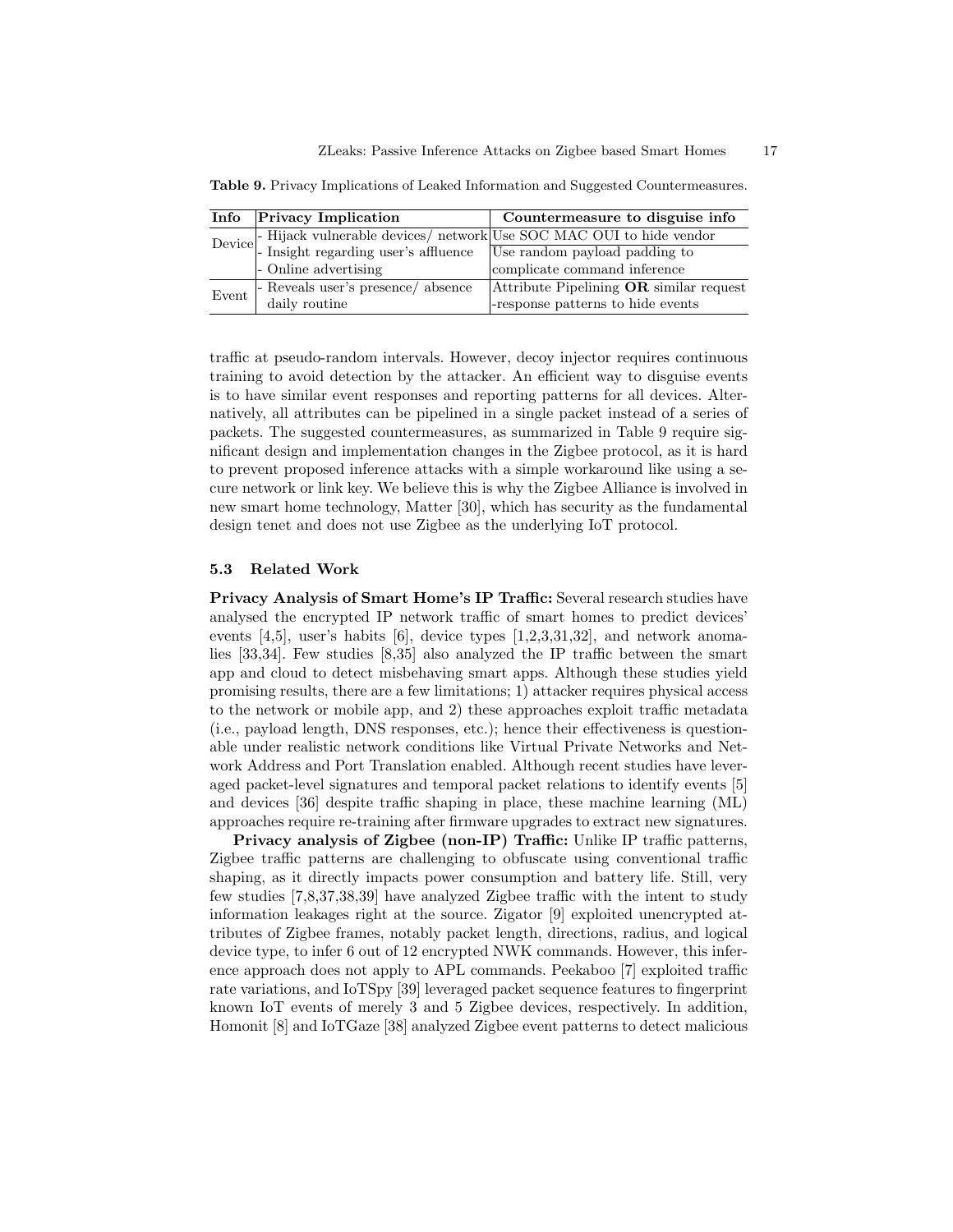| Research                         |   | Unique       | Technique (Feature)                         | Identified   |              |  |                    |  |
|----------------------------------|---|--------------|---------------------------------------------|--------------|--------------|--|--------------------|--|
| Work                             |   | Hubs Devices |                                             |              |              |  | <b>ET DT DI UD</b> |  |
| Peekaboo [7]                     |   | 3            | ML (traffic profiling)                      | $\checkmark$ |              |  |                    |  |
| $Z$ -IoT [37]                    |   | 8            | ML (inter-arrival-times)                    |              | $\checkmark$ |  |                    |  |
| $\overline{\text{IoTGaze}}$ [38] |   | 5            | ML (event pattern)                          | $\checkmark$ |              |  |                    |  |
| Io $TSpy$ [39]                   |   | 5            | $NLP$ (frame len $(f)$ ), direction)        |              |              |  |                    |  |
| Homonit [8]                      |   | 7            | Levenshtein Distance (fl. direction) $\sim$ |              |              |  |                    |  |
| <b>ZLeaks</b>                    | 5 | 19           | Command Inference (metadata)                |              |              |  |                    |  |
|                                  |   |              | Correlation (periodic reporting)            |              | $\checkmark$ |  |                    |  |

Table 10. ZLeaks vs. existing Zigbee based schemes for identifying Event Type (ET), Device Type (DT), Device Identity (DI) and applicability on Unknown devices (UD).

smart home apps. However, all these studies are confined to the identification of known events using a-priori event fingerprints. In contrast, ZLeaks infers event as well as device information without collecting event fingerprints for every device. Another study, Z-IoT [37] employed ML to identify device type by exploiting inter-arrival-time of NWK frames and IEEE 802.15.4 Data requests of the idle device. In contrast, ZLeaks exploits the device's periodic reporting interval and pattern (based on APL commands) to identify the device type and the device with 99.8% accuracy. As evident from Table 10, our study was conducted on the largest device set spanning 5 hubs and 19 unique Zigbee devices.

Security of Zigbee Protocol: Several attacks have been demonstrated against Zigbee protocol so far, such as selective jamming [9], worm chaining [24], command injection [40], replaying [41], etc., with an aim to recover the Network key or make the target devices malfunction. Unlike ZLeaks, these attacks either rely on leaked global link key, install (QR) codes or require attacker's presence during the device's setup to identify key material.

# 6 Conclusion

This work highlighted that the power optimization-oriented design of Zigbee protocol has destroyed the legal concept of privacy in smart homes. We presented ZLeaks [14], a privacy analysis tool that employs two inference techniques to demonstrate how easily a passive eavesdropper can determine in-home devices and events from the encrypted traffic, using a low-cost wireless Zigbee sniffer (TI CC2531). The evaluation conducted on an exhaustive set of 19 unique Zigbee devices and 5 smart hubs indicates that the ZLeaks command inference technique identified unknown events and devices with 83.6% accuracy, without using event signatures. In addition, ZLeaks periodic reporting technique identified known devices in the absence of any user activity with 99.8% accuracy. Finally, we evaluated our command inference rules on a third-party capture file and identified functionality-specific APL commands with 91.2% accuracy, irrespective of the secret keys. We conclude that the proposed inference attacks are impossible to prevent without making significant design changes in the Zigbee protocol.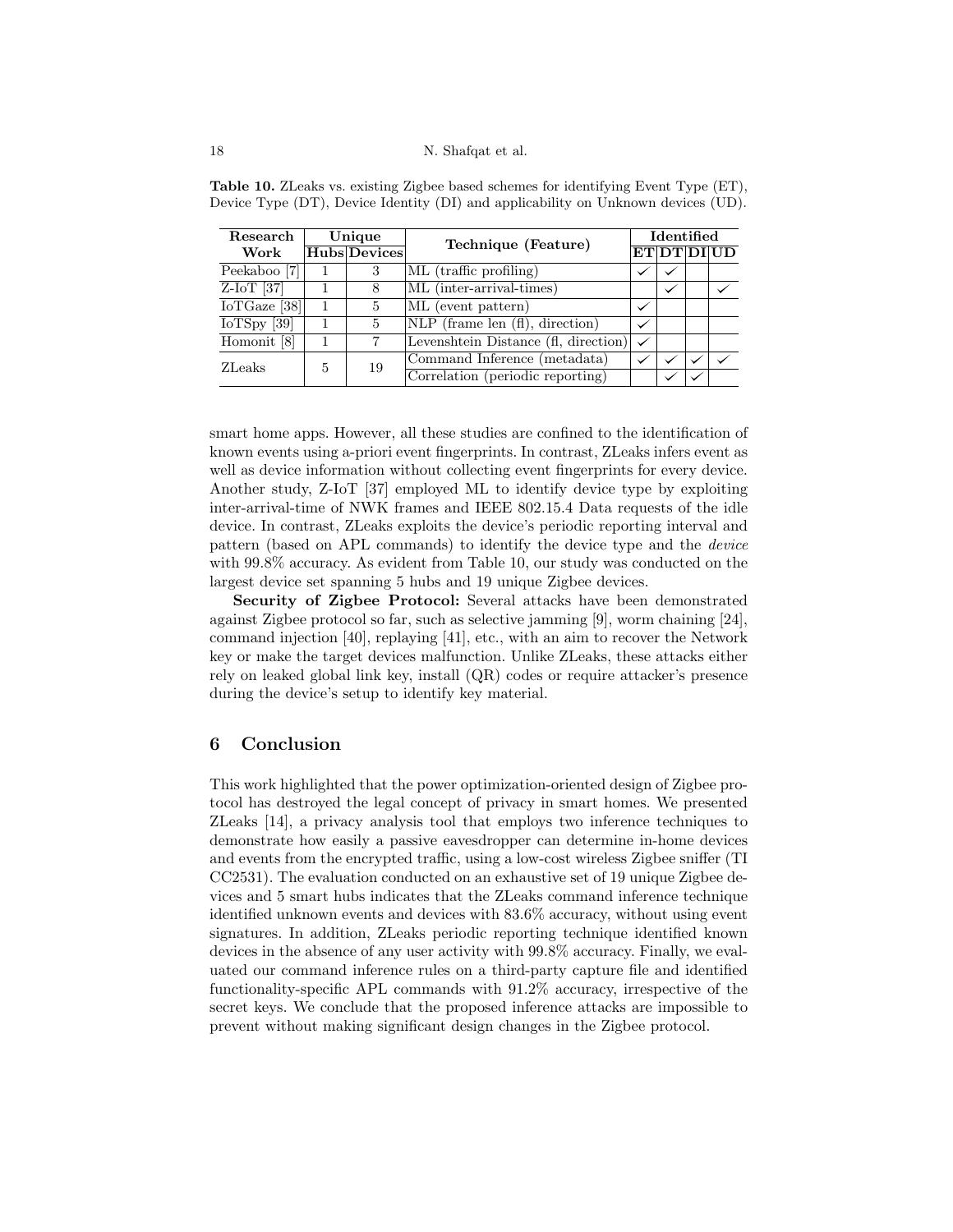# References

- 1. Marchal, S., Miettinen, M., Nguyen, T., Sadeghi, A.R., Asokan, N.: AuDI: Towards autonomous IoT device-type identification using periodic communications. IEEE Journal on Selected Areas in Communications. (2019)
- 2. Meidan, Y., Bohadana, M., Shabtai, A., Guarnizo, J.D., Ochoa, M., Tippenhauer, N.O., Elovici, Y.: Profiliot: A machine learning approach for iot device identification based on network traffic analysis. In: Proceedings of the symposium on applied computing. pp. 506–509. ACM, Morocco (2017)
- 3. Miettinen, M., Marchal, S., Hafeez, I., Asokan, N., Sadeghi, A.R., Tarkoma, S.: Iot sentinel: Automated device-type identification for security enforcement in iot. In: 37th International Conference on Distributed Computing Systems. pp. 2177–2184. IEEE, USA (2017)
- 4. Pierre Marie Junges, J.F., Festor, O.: Passive inference of useractions through iot gateway encrypted traffic analysis. IEEE Symposium on Integrated Network and Service Management. IEEE, USA (2019)
- 5. Trimananda, R., Varmarken, J., Markopoulou, A., Demsky, B.: Packet-level signatures for smart home devices. In: Network and Distributed System Security Symposium, 10(13), 54. NDSS, USA (2020)
- 6. Copos, B., Levitt, K., Bishop, M., Rowe, J.: Is anybody home? inferring activity from smart home network traffic. In: IEEE Security and Privacy Workshops (SPW). pp. 245–251. IEEE, USA (2016)
- 7. Acar, A., Fereidooni, H., Abera, T., Sikder, A., Miettinen, M., Aksu, H., Conti, M., Sadeghi, A.R., Uluagac, A.S.: Peek-a-boo: I see your smart home activities, even encrypted! In: WiSec 2020 - 13th ACM Conference on Security and Privacy in Wireless and Mobile Networks. ACM, Austria (2020)
- 8. Zhang, W., Meng, Y., Liu, Y., Zhang, X., Zhang, Y., Zhu, H.: Homonit: Monitoring smart home apps from encrypted traffic. In: Proceedings of the SIGSAC Conference on Computer and Communications Security. pp. 1074–1088. ACM, Canada (2018)
- 9. Akestoridis, D.G., Harishankar, M., Weber, M., Tague, P.: Zigator: Analyzing the security of zigbee-enabled smart homes. In: WiSec 2020 - 13th ACM Conference on Security and Privacy in Wireless and Mobile Networks. ACM, Austria (2020).
- 10. Zigbee Alliance: ZigBee Specification, 05-3474-21 edn. (2015)
- 11. Zigbee Alliance: 2020 and Beyond, https://zigbeealliance.org/news\_and\_ articles/zigbee-momentum/. Last accessed Jun 2021
- 12. Zigbee Alliance: Zigbee Cluster Library Specification, 07-5123-06 edn. (2016)
- 13. Smart Home Enthusiast's Guide to ZigBee (2019), https://linkdhome.com/ articles/what-is-zigbee-guide. Last accessed Jun 2021
- 14. ZLeaks, https://github.com/narmeenshafqat1/ZLeaks
- 15. Mon(IoT)r Lab, https://moniotrlab.ccis.neu.edu/. Last accessed Jun 2021
- 16. Wireshark bug, https://bugs.wireshark.org/bugzilla/show\_bug.cgi?id=9423
- 17. Zigator CRAWDAD dataset CMU, (v. 2020-05-26), https://crawdad.org/cmu/ zigbee-smarthome/20200526. Last accessed May 2021
- 18. TI CC2531 zigbee, https://www.ti.com/product/CC2531. Last accessed Jun 2021
- 19. Zigbee Compliance Document of Lightify bulb (2014), https://zigbeealliance. org/zigbee\_products/lightify-classic-a60-rgbw/. Last accessed Jun 2021
- 20. Zigbee Compliance Document of Sengled Bulb (2018), https://zigbeealliance. org/zigbee\_products/sengled-element-3/. Last accessed Jul 2021
- 21. Tshark captures. https://tshark.dev/search/pcaptable/. Accessed May 2021
- 22. Pyshark, https://github.com/KimiNewt/pyshark. Last accessed Jun 2021